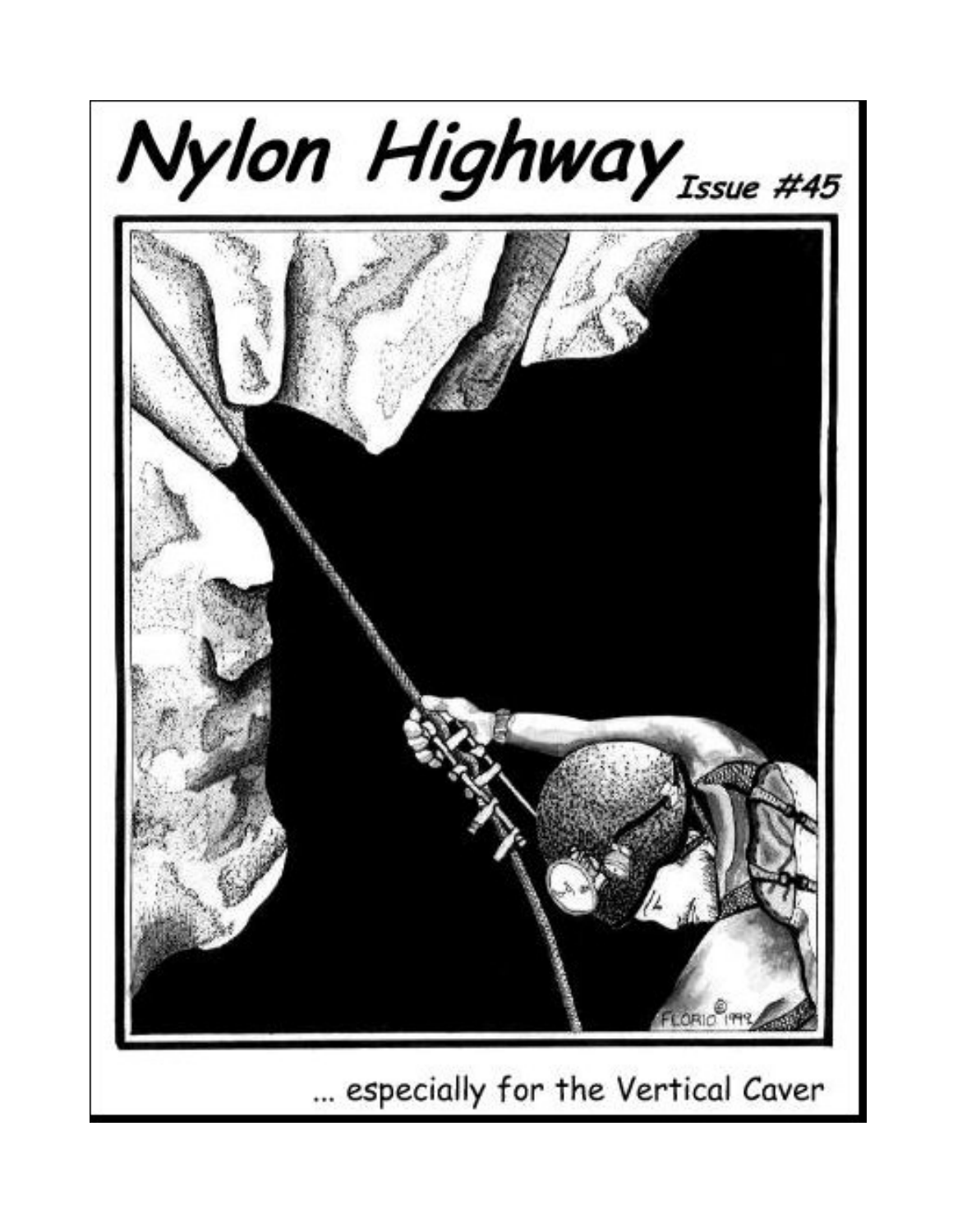

Copyright © 2000 Vertical Section of the NSS, Inc. All Rights Reserved.

Page Last Updated on May 14, 2000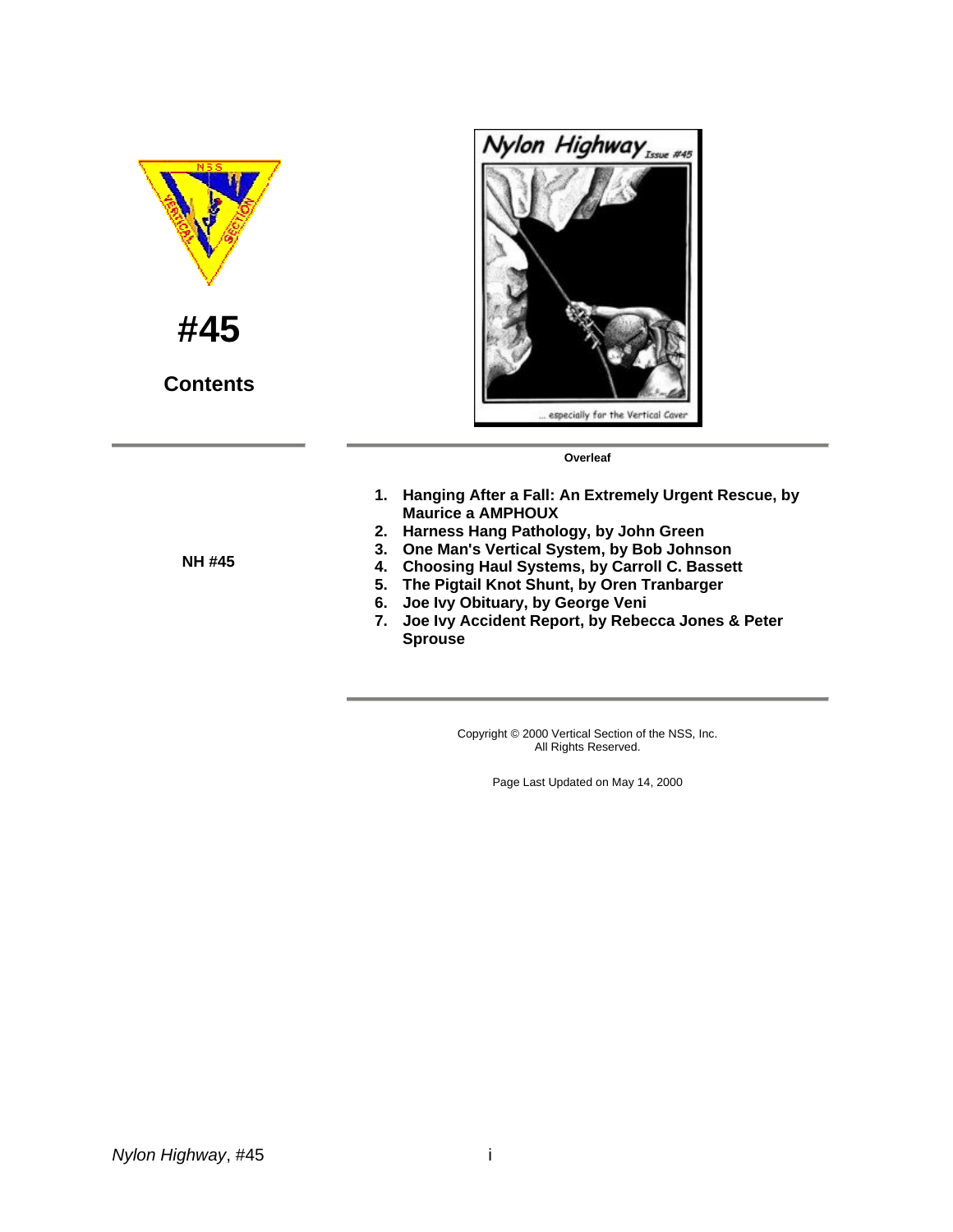# **Nylon Highway**

Miriam Cuddington ...................... Chair 109 Beacon St. Moulton, AL 35650-1801

David Joaquim ........... Secretary/Treasurer 8120 E. Mitchell Dr. Scottsdale, AZ 85251-5812

Tim White .......................... Editor 111 Sanibel Circle Madison, AL 35757

Bill Bussey ........................ At-Large 344 Roberson Creek Rd. Pittsboro, NC 27312-8804

Adrian (Ed) Sira ................... At-Large 37 Woodmere St. Raritan, NJ 08869-1634

Gary Taylor ........................ At-Large 2736 Haverknoll Drive Cincinnati, OH 45231-1053

Bruce Smith ........... Education Coordinator 6313 Jan Lane Drive Harrison, TN 37341-9419

Bill Cuddington .................... Vertical Contest Chairman 109 Beacon St. Moulton, AL 35650-1801

Terry Clark ...... Vertical Techniques Workshop Coordinator 7124 Cairo Dixie Road Corydon, KY 42406-9735

Please send articles, art, exchange publications and other material for publication in the Nylon Highway to:

Tim White 111 Sanibel Circle Madison, AL 35757 e-mail: [kd4goc@bigfoot.com](mailto:kd4goc@bigfoot.com)

In short, if you'd like to submit something for possible publication, send it to the Editor. Otherwise, send it to the Secretary/Treasurer.

#### **Year 2000 ISSUE #45**

#### **INFORMATION AND DISCLAIMER**

The *Nylon Highway* is published by the Vertical Section of the National Speleological Society on a regular basis pending sufficient material. Material is posted on the Vertical Section's web site soon after being received by the Editor. A volume of all material is printed and distributed to those not having access to the electronic version on an annual basis.

It is the intent of this publication to provide a vehicle for papers on vertical work. All submitted articles containing unsafe practices will be returned to the author. Opinions expressed herein are credited to the author and do not necessarily agree with those of the Editor, the Vertical Section, its members or its Executive Committee. The reader should understand that some material presented in the *Nylon Highway* may be of an experimental nature and is presented herein for peer review. The reader should exercise good judgment and use common sense when attempting new vertical techniques or using new equipment.

**WARNING:** The reader must acknowledge that caving, climbing, mountaineering, rappelling, rescue work and other rope activities expressed in the *Nylon Highway* are inherently dangerous activities and serious injury or death could result from use and/or misuse of techniques and equipment described in this publication.

All materials are copyrighted by the Vertical Section. Reprinted material must credit the original author and the source.

Please send payment for ads, subscriptions, renewals, request for back issues, address changes and all correspondence that doesn't have to do with anything you'll ever want published to:

David Joaquim (602) 970-0979 8120 E. Mitchell Dr. Scottsdale, AZ 85251-5812 e-mail: nssvertical@pcslink.com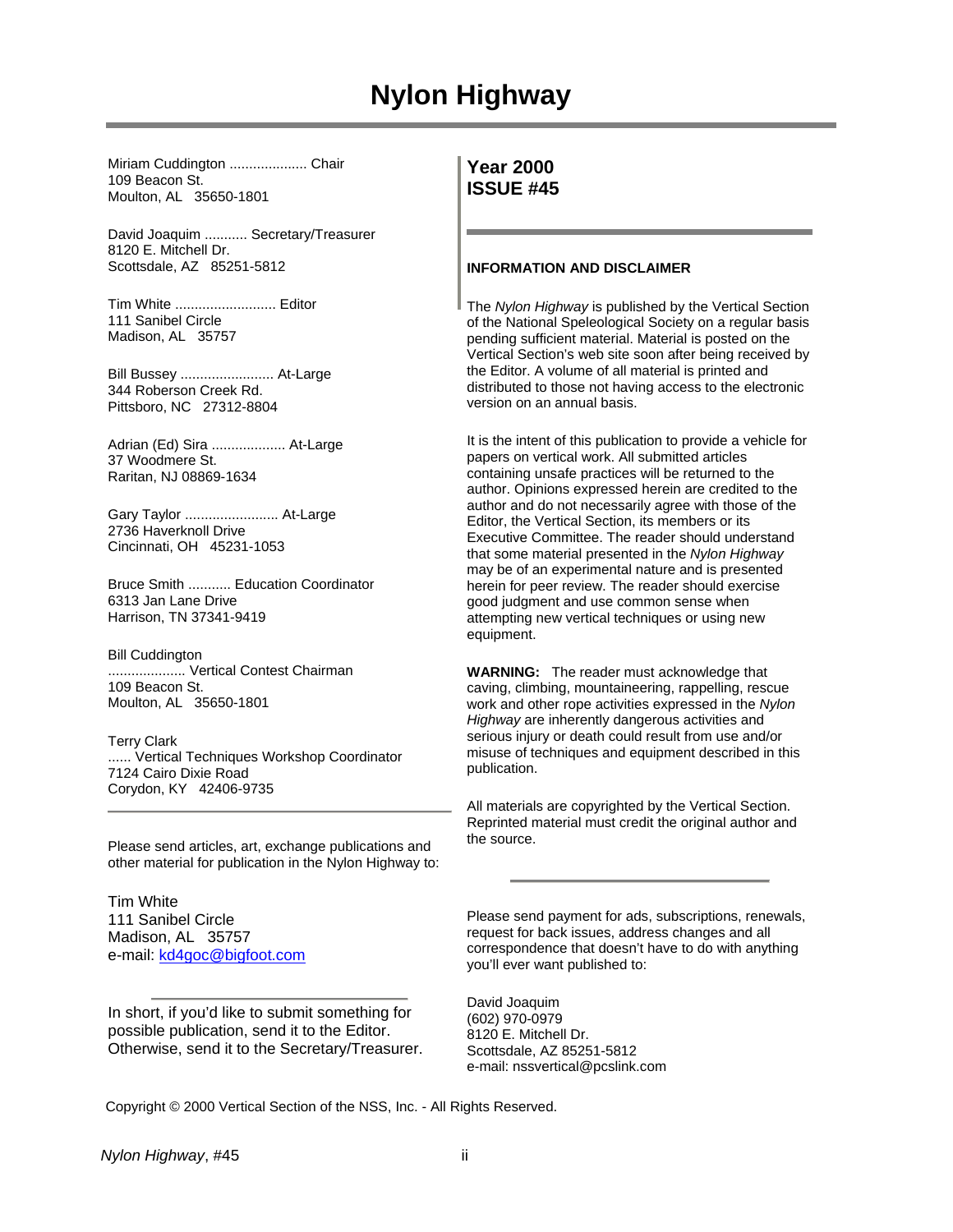# **Hanging After a Fall: An Extremely Urgent Rescue**

# *By Maurice a AMPHOUX*

At first, nobody can believe that it can be deadly dangerous to remain hanging passively in a well-designed harness. It is, however, a proven truth, albeit generally not known, and it is to remind and stress the consequences of this fact that I want to mention it today.

I shall first mention why the habitual users of this equipment cannot understand their danger. Then I shall mention why some disbelieving people (and I was one of them) have been led to change their minds. Lastly, I shall emphasize the resulting consequences, in my opinion, of which I would like to convince you. Let us first see why habitual users of such equipment find it hard to admit that it can be dangerous.

We have all seen pruners or linesmen working installed on supporting systems. They often have feet against the tree trunk or the electric pole on which they are working and are therefore only partially supported on their bottoms. They're holding tether [or strap] is at an angle and helps support on their feet. But it is quite possible, even if it is less convenient; that the tether is vertical and that all the body weight is supported by the holding system. This is not convenient for working, owing to the lack of a fulcrum and of a horizontal component. It is the equivalent of working in a state of weightlessness. But it is perfectly bearable without malaise, for several dozen minutes if necessary.

In building and public works, it is also a common situation in order to carry out brief or urgent repairs on a sloping roof, even on a gable or a façade. In France this was still recently the usual technique to install or repair the gutter or down pipes. The worker used a knotted rope on which he was moving a small plank used as a seat. This looked like a swing and was called the old name of "working the 'escarpolette' [old French word for swing] way". It is no longer authorized unless completed with anti-fall harness and a vertical supplementary support. But this is still a perfectly tolerated hanging working way. Cavers readily use light pelvic harnesses with forward fastening which facilitate their progress along the ropes. Their explorations often require lots of materials which have to be transported then brought back up after use. This requires often working dangling in space for relaying and that can last several hours. With a well thought out and welladjusted harness, it does not create any notable lack of comfort. In mountain climbing this type of situation is less common but can occur, for example when anchoring pitons in a climbing path. Similar techniques are now also sometimes used in the upkeep of some unusual modern architectural constructions, as for example, the cleaning of the well known glass pyramid of The Lourve in Paris. And as far as parachutists are concerned, it is never coming down held by their harnesses, which causes any difficulty.

Therefore none of these sportsmen or these professionals, none of those who design and supply this equipment would have dreamed of incriminating it.

With the team I was supervising some years ago, we got interested in the system for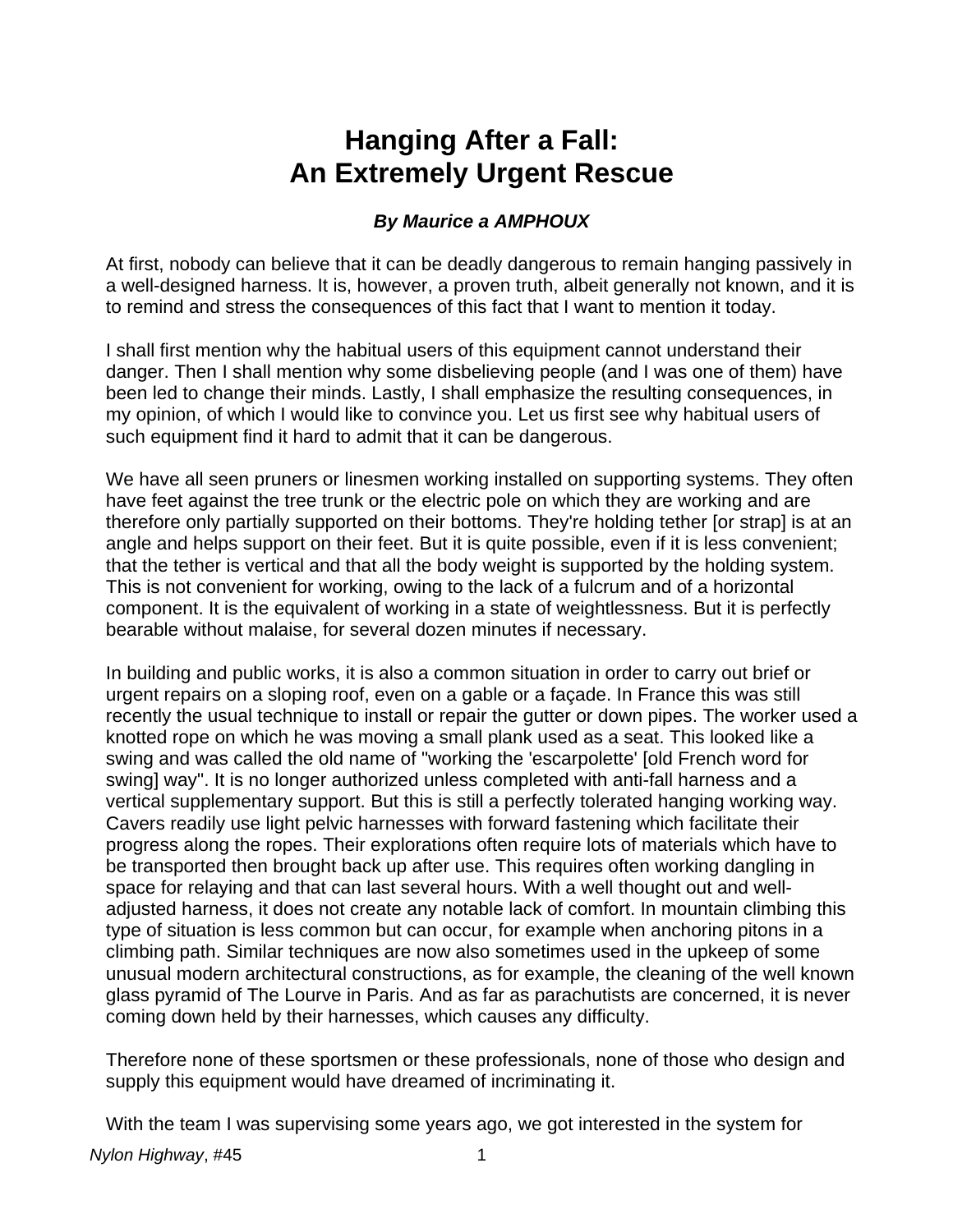stopping falls with the building workers. We rapidly came to the conclusion that the traditional belts were incompatible with any fall and even more so with maintaining the holding, be it only for the time to wait for help. And we could not exclude falls of the order of four meters. This is the range of fall of a worker at the highest sold cramping point. The fall being able to happen as well through toppling head first as feet first, the only reasonable solution for any fall stopping system was the complete anti-fall harness as defined in the standard EN361.

But still it was necessary to ensure that the hanging support did not cause any problem after the fall. None of the successive equipment elaborated and previously tried seemed bearable for long, including the pelvic harness which imposes a considerable effort to remain in a sitting position with the help of the arms. And then it was necessary to foresee the case, especially unfavorable but still possible though rare, of a fall caused by an impact resulting in loss of consciousness, or a fall resulting in an impact against the substructures with the same consequences: impossibility to make help easier and prolonged maintaining in passive suspension and total muscular relaxation. But with the knowledge of the experiments mentioned earlier, we anticipated that a complete harness would be comfortable and we tried, without any special precaution, a well adapted parachute harness ... until loss of consciousness of the subject. Surprised, but in no way worried by this transitory and unexplained malaise, we started again with other subjects and other harnesses, under telecardiographic control. The result repeated itself for each one with sudden modification of the cardiac rhythm without warning symptoms with delays varying from two to twelve minutes. The national research institute on security confirmed these results. Because of lack of means of resuscitation, we did not dare continue these trials but we did publish our data.

These data alerted two quite different teams. One was Jim Brinkley's who called upon the remarkable installations of the physiology laboratory of the US Air Force to contribute in sufficient safety conditions and which confirmed our results. The other one was that of the French Federation of Speleology. In spite of their initial absolute skepticism, they carried out several trial campaigns, including in a hospital service, of cardiac resuscitation to try and find an explanation and some preventative means. They first showed that high quality sports people, in perfect physical condition, and capable of excellent muscular relaxation, lost consciousness in a few minutes, always without warning signs. Some trials in various hanging positions have shown that the low position of the lower limbs was a determining factor. They also collected some stories of subjects who died while hanging and which could be explained as well by this type of fainting as by exhaustion or exposure.

In fact several hypotheses have been raised to explain the observed troubles. It was possible to invoke the inevitable compression of the tops of the thighs on most of the harnesses tried. Even if that compression was light, it was possible that there was a disturbance with return [blood] circulation and cardiac depression caused by the accumulation of the waste products. But the troubles occurred just as much with certain harness models in which the buttock straps are kept in place by straps which did not compress at this level. This type of compression is, however, to be feared even with a welladapted harness, if it shifts during the fall. A second hypothesis has been raised during some trials where the hanging straps were in lateral contact with the neck and could have stimulated the carotid baroreceptors. But this arrangement is unusual.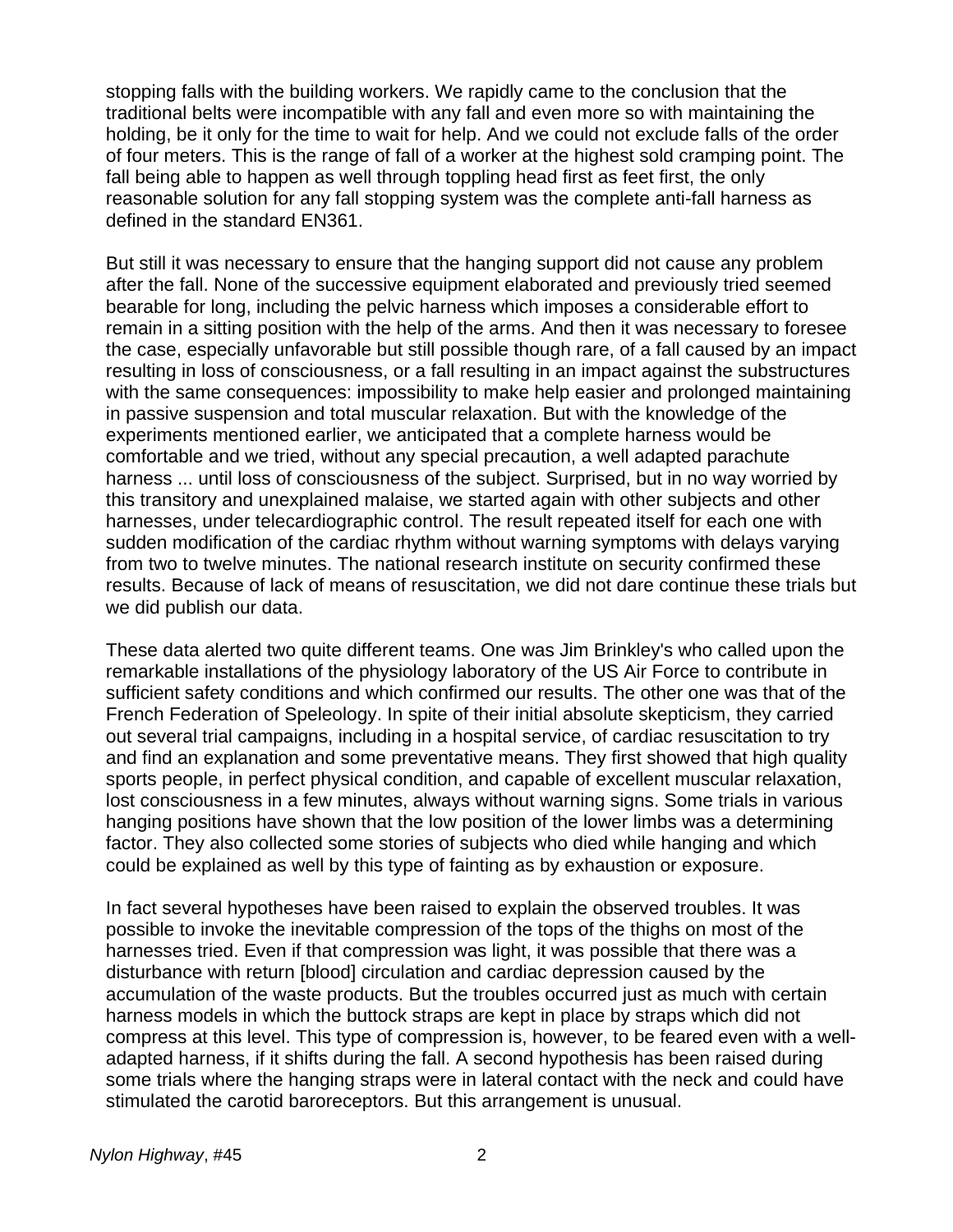The most probable hypothesis therefore is that absence of muscular contractions more than the compression's lead to an important blood stasia at the level of the lower limbs. Besides there exists constantly a certain local cyanosis. The lowering of the amount of circulating blood may determine a certain degree of cerebral anoxia aggravated by the trouble of the cardiac rhythm which stems from the same mechanisms. This hypothesis has been largely confirmed by basic knowledge in resuscitation anesthesia. Surgical operations under general anesthesia are only carried out in low legs position for certain special types, more particularly the intra-cranial operations. Anesthetists know that the moment when a patient is brought back to the horizontal position is often delicate and must be especially watched, often necessitating hyper-oxygenation and cardiac support. Thus the mortal risk of keeping an unconscious subject suspended in his harness is confirmed and explained.

The lessons to be learned from these observations follow:

The first is that this risk is difficult to believe. None of those we have met and who are used to this equipment could believe from the start that, in some particular circumstances it could become deadly dangerous. Indeed we would not advise anybody to repeat the experiment. Some years ago, the demonstrator of a major French manufacturer was in the habit of letting himself fall 4 meters with harness and shock absorber in all safety conditions; he possibly holds the record of several thousand falls without an accident. To convince him I had to let him hang in his workshop while we continued to exchange jokes until I had to release him urgently. I would not dare to do it again under any circumstances. It is necessary to accept the common evidence of our four teams, so different from each other.

Another difficulty stems from the fact that it is an uncommon risk. It is difficult to estimate the probability, at least for workers. Falls without harnesses, with their deadly consequences, do not exceed a few dozen per year in our country. Falls with a stopping system are probably of the same order, but not counted because generally without consequences. Falls with loss of consciousness are probably rarer still. But there is absolutely no reason why the few deaths that might stem from them be attributed to their real cause. The lack of knowledge of this type of accident has therefore every chance of continuing unless the necessary publicity is given.

As regards mountain climbing, there is cause to think that it is similar. Certainly falling is pqart6 of the game and is less unusual than a work accident. But it is often restrained, anticipated for a few seconds and happens in front of experienced witnesses. The probability of remaining in a state of prolonged suspension leading to loss of consciousness is small and, eventually, will find in case of death an obvious explanation between the triggering trauma and cold [or 'exposure'] without thinking of an enquiry which would have only scientific interest. A similar accident while parachuting or paragliding would have no more reason to be investigated.

The case of caving [speleology] is slightly different, to the extent where staying in suspension is a frequent occurrence, but the falling is unusual. On the other hand it seems that the often very physically demanding conditions in the course of several days could lead to an exhausted state rendering the climb back up dangerous. In any case the risk did not seem negligible to the French Federation of Speleology which has given precise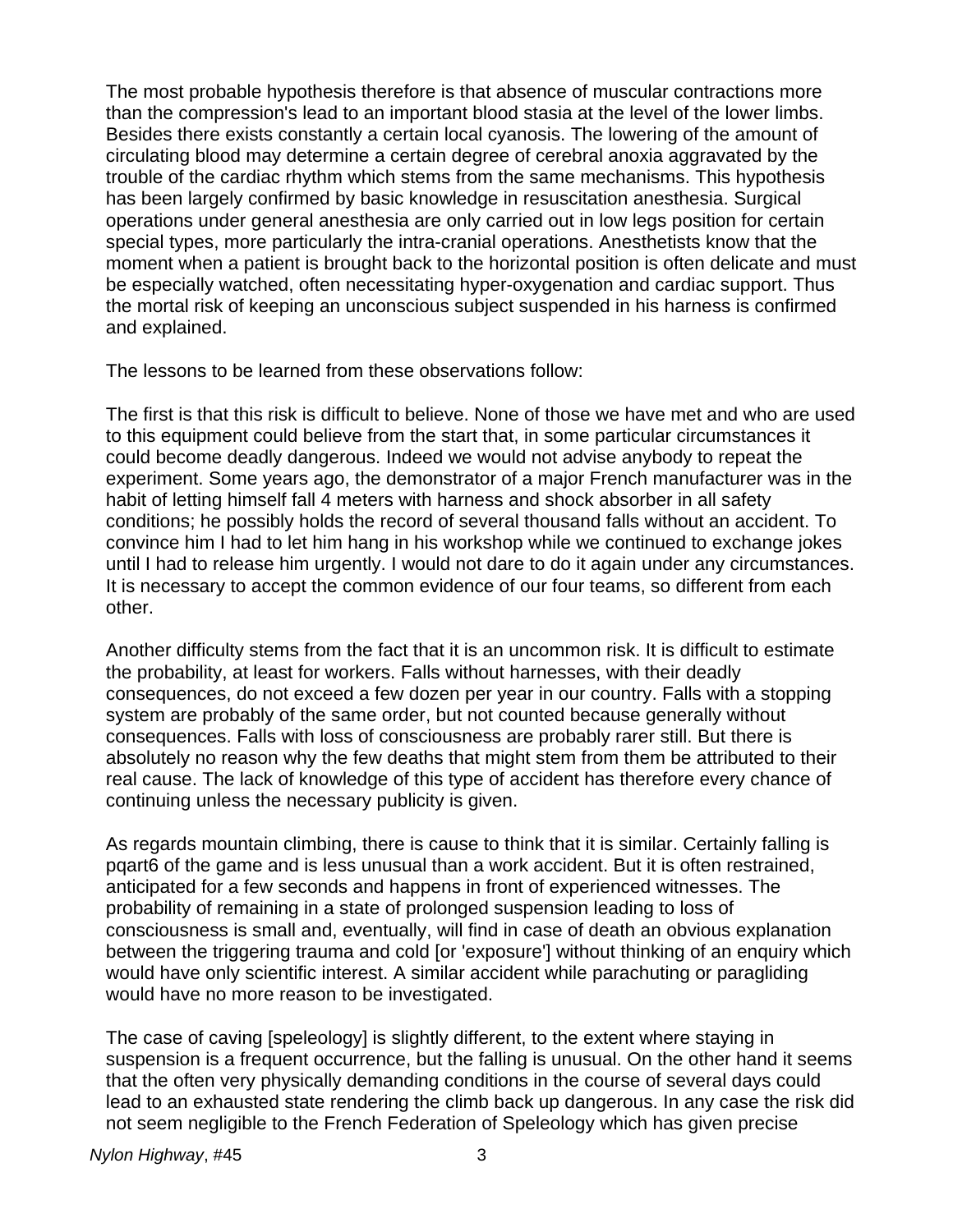instruction that any subject losing consciousness while in suspension be very urgently rescued, un-hung or toppled over head down and given mouth to mouth resuscitation.

On second thoughts, this should become evident. No first aid worker, nobody, even with little knowledge would imagine leaving a person in a fainting fit in an armchair. He or she would immediately be put in a lying position which would often be sufficient to bring back consciousness. Without doubt one could die in one's armchair if fainting without a witness.

The un-clipping of an unconscious subject from his harness after a fall can only be rapidly effected if this intervention has been planned ahead and the necessary equipment and personnel are on standby. This means that no one should plan an operation necessitating the use of a harness without perfect knowledge of the rescue conditions and implications involved. The organizer and operator must just been sufficiently trained.

All these difficulties are added to the other reasons to make provision, at work at least, for the use of protective systems against falls, even small ones, must be limited to cases where no collective solution can be organized and, in this case, to the individual protective equipment prohibiting any fall that those limiting the consequence.

So it is an infrequent risk, but deadly; a risk easy to remedy if one is forewarned, but a risk difficult to admit. It is therefore important that the information be widely spread to all interested parties. This is the reason for my intervention, for my insistence. If this results in saving a few lives which otherwise would have been stupidly sacrificed, I will not regret having bored you a few minutes with my stories.

[*This is the translated text from French of a recorded lecture at the International Fall Protection Symposium, Germany, September 1998, courtesy Peter Ferguson*]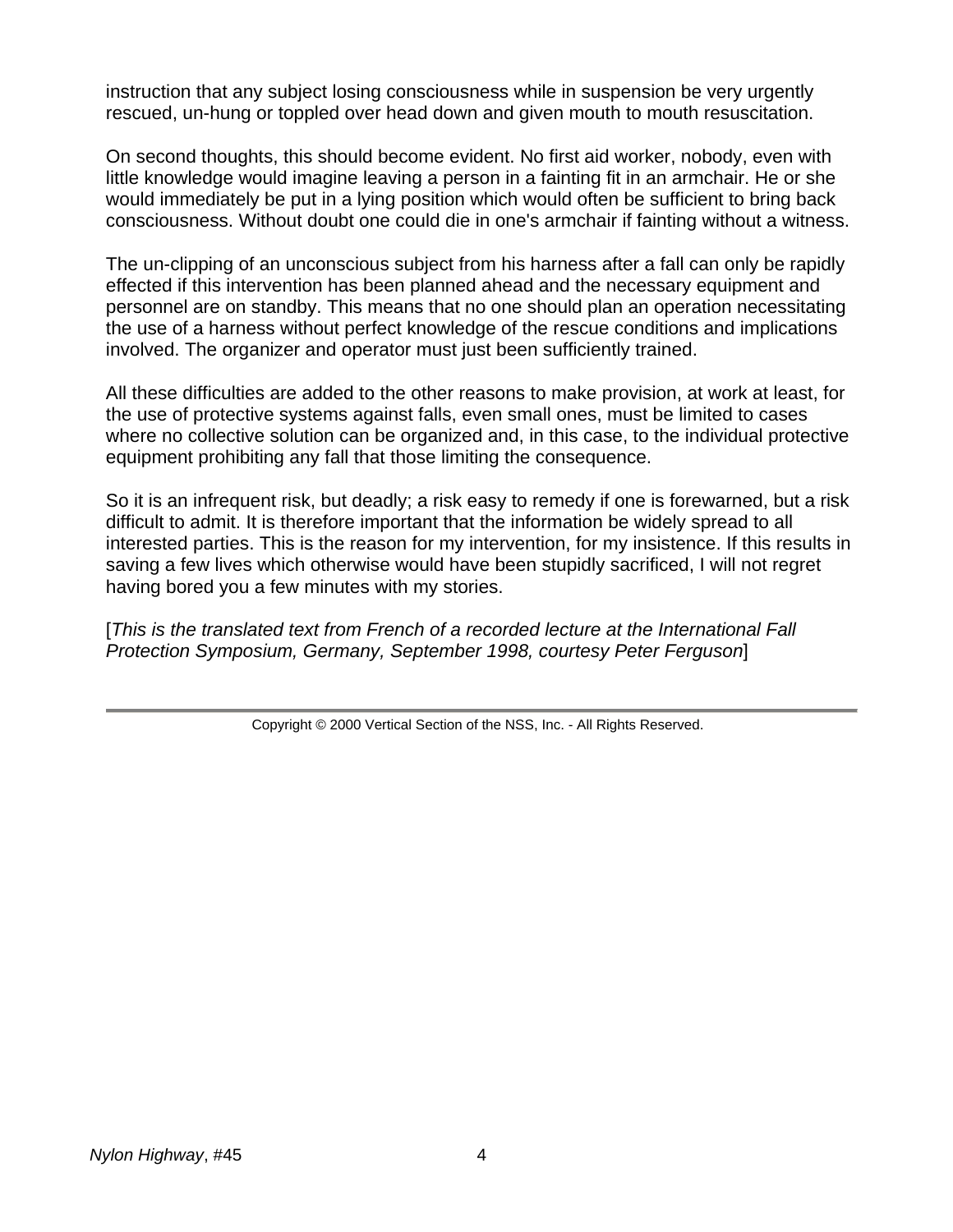# **Harness Hang Pathology**

#### *By John Green, NSS 39986*

When hanging motionless in a seat harness or sitting in a harness for a long period of time, two conditions can occur: harness syndrome or compression/crush syndrome.

The first, harness syndrome, was originally called hypothermic exhaustion until studies found the cause as the simple act of sitting in a harness. The reason for the study, which was done in France, was partly due to the 15 deaths of cavers in a short amount of time. This study can be found in the French Speleo Magazine - I believe it was done in '91 or '93. *(see HANGING AFTER A FALL AN EXTREMELY URGENT RESCUE by Maurice a AMPHOUX, this issue. -ed.)* Considerable difficulties (blood pressure rose abnormally high, faintness, rapid pulse, diaphoretic and breathlessness) occurred within 15 minutes of hanging.

The second condition which might occur is compression or crush syndrome. Originally, this syndrome was associated with injuries that dealt with extremities being trapped (BFR's, cars, machinery...) for a period of time. The person is fine, they might have a leg trapped under a rock which is impeding the circulation within that leg. While the circulation is not occurring in the trapped leg, toxins (waste by-products of the cells) start to build up within the vessels of the trapped leg, below the compression. The body is always dealing with low, very low concentrations of these toxins without any ill-effects. However, when a crushed extremity (i.e., the trapped leg) is released, the trapped toxins suddenly flow into the circulatory system and shocks the system. This will kill in seconds if not prepared - IV's a must prior to the release. However, this syndrome won't occur in seconds, but an hour or two. This also depends on how large the area is affected and if the circulation is completely or partially shutdown. Hanging in a harness, motionless, for long period of time will produce the same conditions in the legs as if it was trapped under a rock.

Harness hang is a life-threatening situation. A person unconscious, on-rope is in grave danger and must get off immediately. Usually, harness hang will kill them, before the compartmental or crush syndrome will. The best treatment for harness hang is to get the person off rope and on the ground.

Advice:

- A caver experiencing difficulty on-rope, due to exhaustion or technical problems, must have assistance immediately before the situation turns into a harness hang problem.
- A caver hanging completely inert (head back, arms out) must be unhooked quickly by other team members. This person will not survive 30 min.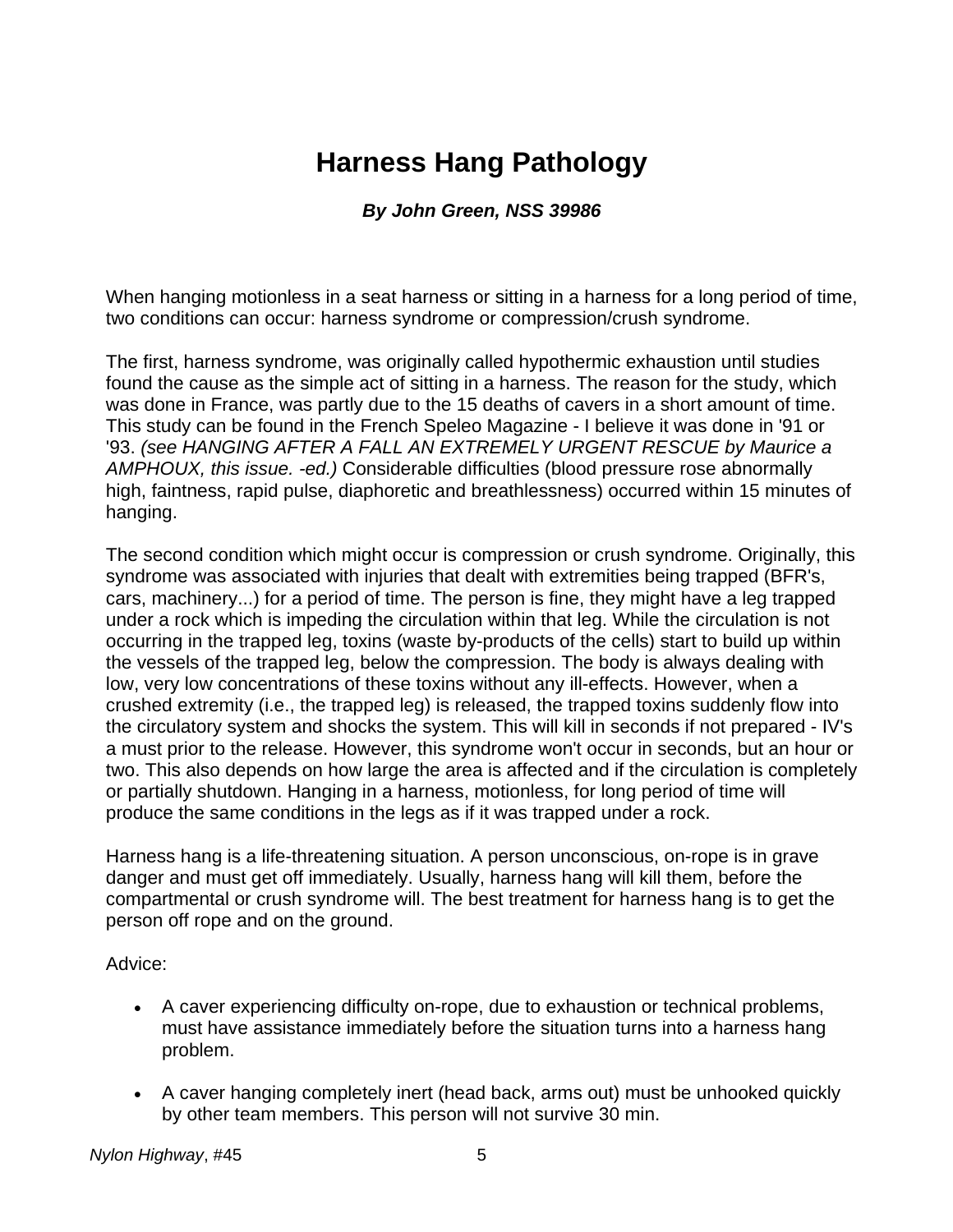- A caver should not be allowed to ascend alone, even if they happen to be in very good shape. (pay attention to all team members - accountability in health and location.
- A tired caver should refuse or not be allowed to begin a long or difficult ascent, especially in a wet cave, with out a recovery rest period.
- All vertical cavers must be more than proficient in pick-offs.
- If on-rope for some reason, move this keeps the muscles moving, which in turn helps in circulating the blood.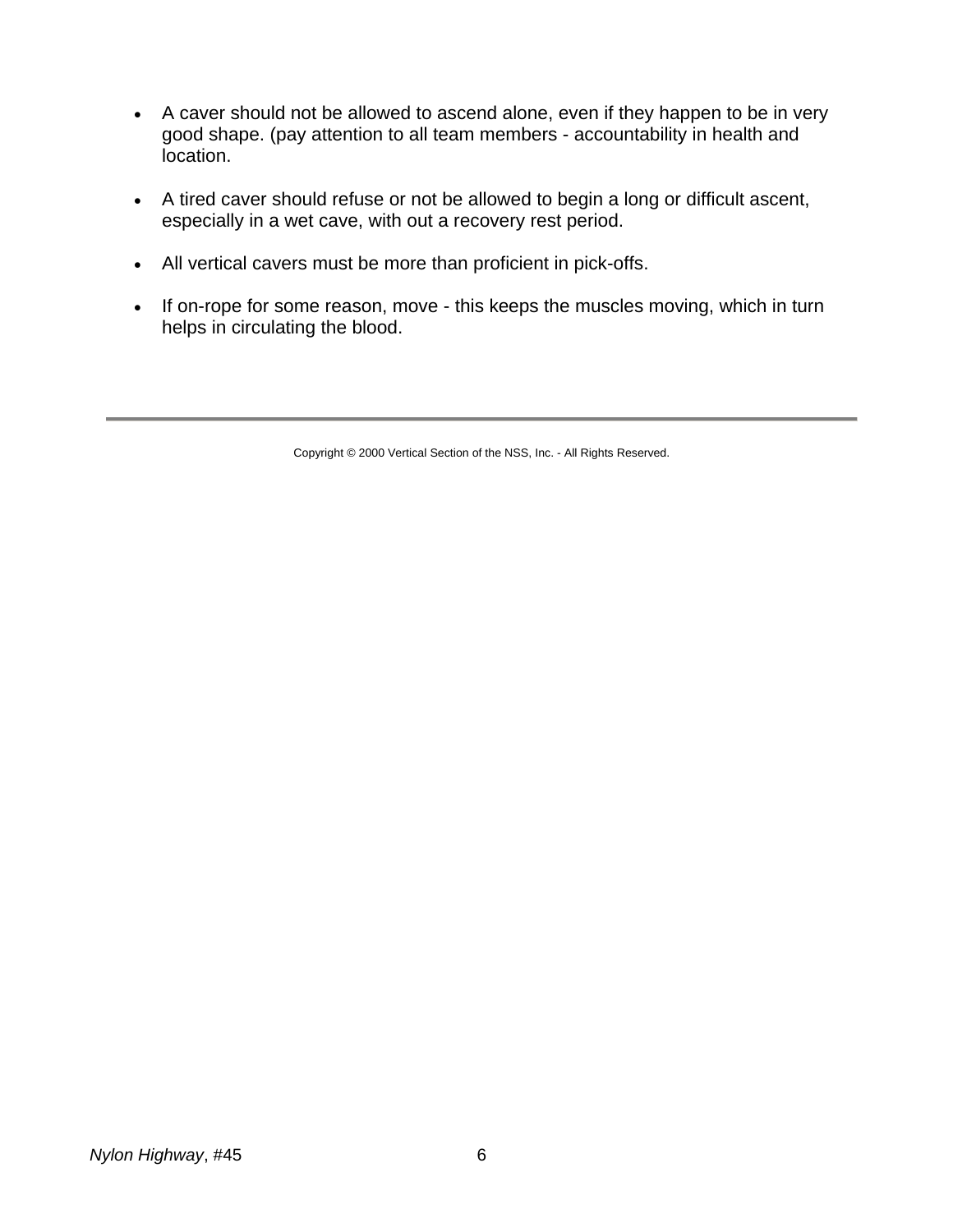# **ONE MAN'S VERTICAL SYSTEM**

# **Revision #1**

#### *By Bob Johnson*

My name is Bob Johnson, NSS # 35023. I have been the Willamette Valley Grotto's vertical chairman for several years. I have been setting up vertical caving rope practices with an obstacle course. I try to simulate real cave conditions the best I can in the practice area. I like doing vertical rope work so I wanted to be able to do all of the obstacle courses easily. This forced me to modify my system many times to make it the easiest for all possible situations. I also wanted it simple and not too expensive. When fellow cavers would let me explain my system and tried it, they all wanted me to write to the NSS to share the features of my system. So here goes!!

#### **FIRST THINGS FIRST**

The first thing that I would like to do is to quote an article from the book "*On Rope*," Copyright 1987 National Speleological Society, entitled "Climbing Systems" on page 173, reprinted with permission from the NSS:

*"The ideal climbing system should enable the climber to move comfortably and efficiently up the rope. It should provide a secure attachment to the rope, yet be easily removed as well as attached. It should fit the climber properly, be easily taken on and off with ease. It should be lightweight and not bulky. A good system is versatile, able to accomplish a variety of tasks such as being transformed into a rescue haul system. It should be redundant so that any failure will not place the climber in immediate danger. After a component failure, it should have the versatility to be transformed into a system enabling the climber to continue up or down safely. A system should be durable and incorporate interchangeable replacement parts. A good system climbs a wall as well as a free drop and allows a climber to ascend over difficult lips. Systems that fit climbers of different sizes are useful during rescues and training seminars. A great system incorporates the ability to downclimb."*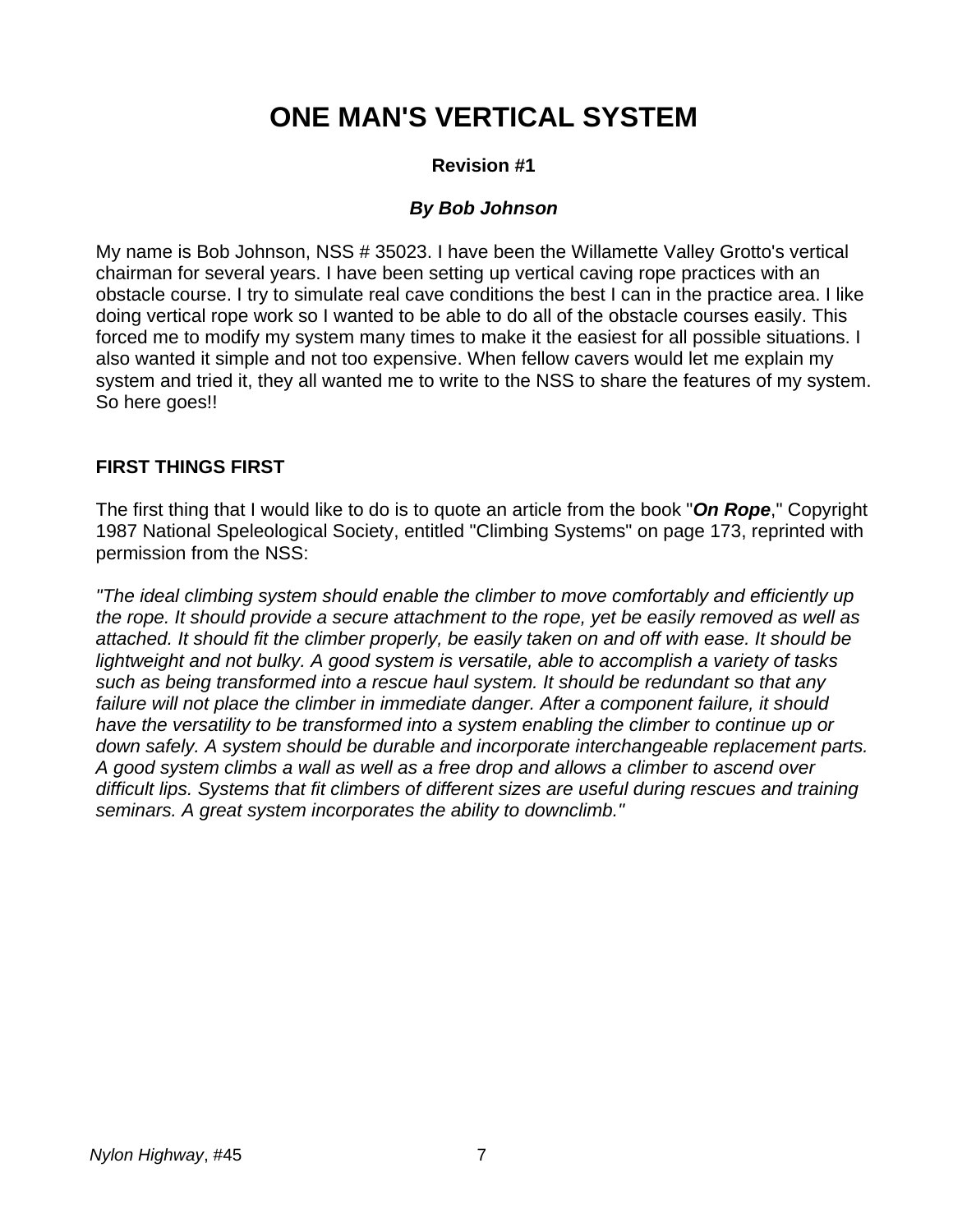# **DESCRIPTION / CONSTRUCTION**

The first important thing is a good seat harness. M y seat harness is a Gibbs style. The second important thing is a chest harness. (See CHEST HARNESS) They must be connected together since rescue work requires that the seat harness be connected to the chest harness. (See CHEST TO SEAT CONNECTION.) I use two-inch webbing for all of my harnesses.



# **CHEST HARNESS**

s safely to the Jumar so that the Jumar is held upright and a The chest harness is hand made. It has a webbing strap around the chest just under the tender area of the armpits and two shoulder webbing straps connected in back. The webbing around the chest should include an adjustable connection device making it comfortable for both male and female users. The chest webbing and shoulder webbing are sewed to a piece of carpet tile (padding) and through a Jumar ascender. Use a left-handed Jumar here for a righthanded person. I found that the Jumar ascender works the best. The webbing should be sewn tightly and attached high as possible on the chest. The chest strap goes



through the Jumar's handle and is sewn tightly to the Jumar. The shoulder straps go through the top hole of the Jumar. I added two short webbing straps, one on each side of the Jumar. These straps are sewn to the shoulder straps and to the carpet tile and to the chest strap. (See Figure 2.) The short webbing straps help to prevent the shoulder and chest straps from pulling out of the carpet tile. The Jumar's opening for the rope is held away from the body. The Jumar is free to operate smoothly but it is sewn securely to the chest harness so it will not move on the chest. If all was done correctly and you were on your back, you could be picked up by the Jumar's handle like a suitcase. This Jumar, when connected to the seat harness properly and on rope, will allow you to rest in a seated position.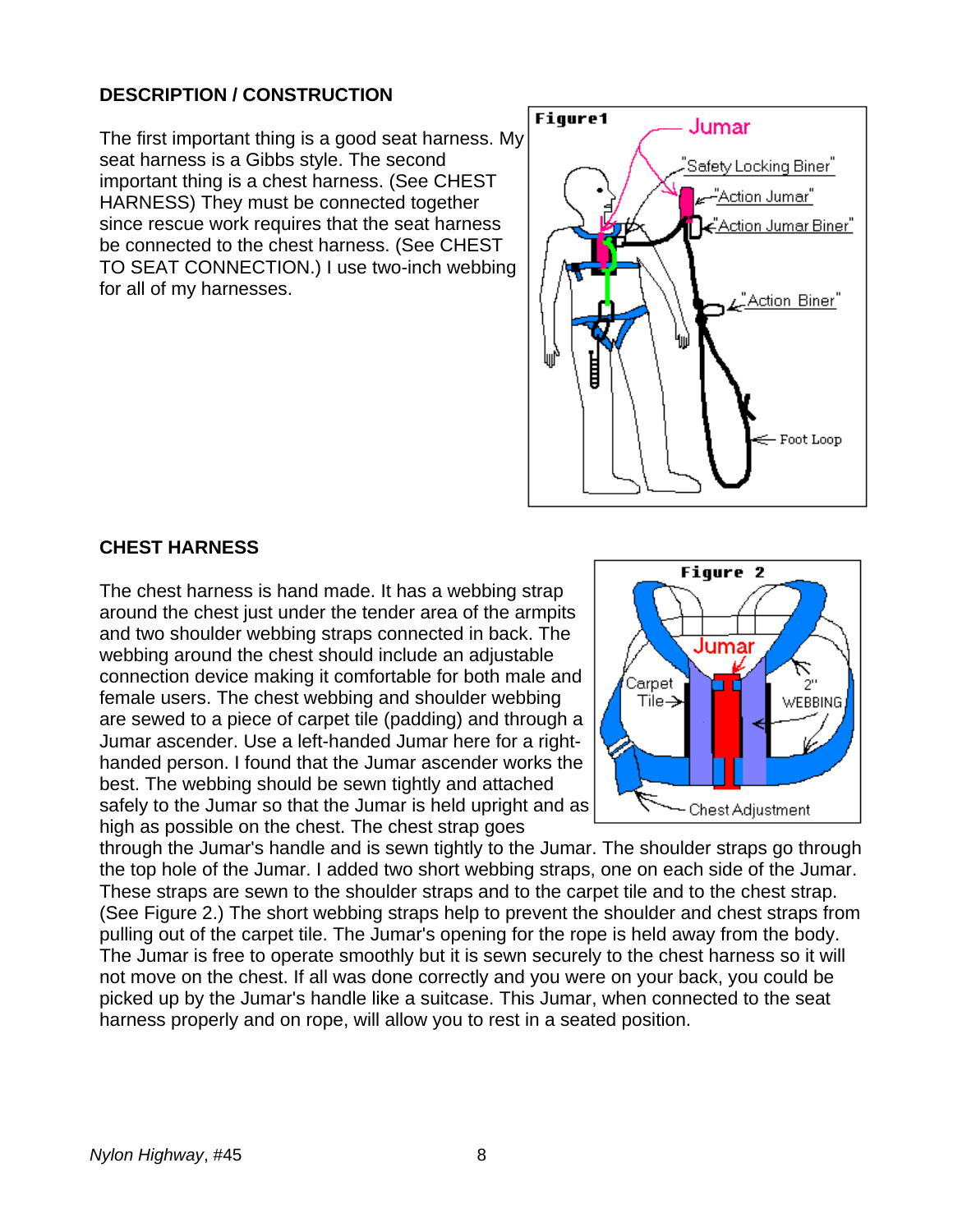# **CHEST TO SEAT CONNECTION**

Connecting the chest harness to the seat harness is done with the best one-inch webbing. I suggest a piece that is about four feet long. Find the halfway point. Put one side through the top Jumar hole and tie an overhand knot. (See Figure 3.)

Overhand knot procedure:

Put both lengths of webbing in your left hand, palm down. The attached Jumar would be to the left of your left hand. The two ends of webbing should now be considered one. With the right hand grab the two e nd s and put the webbing on top of the left hand to form a n eye or loop. Now use your left hand's thumb to pinch the loop so you can hold this loop in your left hand.



With your now free right hand grab the webbing ends and put them through the eye from the bottom side to the top. Pull tight to make the knot.

The end loop should be neat and about two inches long and connected through the top hole when one finger is placed in the top loop above the Jumar. The webbing should be near the of the Jumar. Adjust if necessary. Place one loose end through the bottom hole of the chest Jumar and tie a water knot. If all was done right, the webbing should be smooth and tight rope-guide cam area of the Jumar but on the other side of the metal rope guide. The ends should be sewed to the carpet tile so that the top loop maintains the finger space. (See Figure 3.)

Take another piece of one-inch webbing about two to three feet long and place one end ends should be tied with a water knot at a length that will allow you to connect the webbing to through the bottom hole in the Jumar and through the loop you just made near the water knot. Be sure it's through the loop and the hole because it's your safety connection. The your seat harness with a locking biner. (See Figure 3.) I like to secure the ends by sewing them down.

# **CHECK IT**

If you assembled the chest harness and connected the seat harness connection properly you harness will ride up and be in your face while you are on rope. A properly adjusted harness unconscious. When not on rope, I unclip the chest harness from the seat harness and insert will stand hunched over. If you didn't, and you are standing straight up, then the chest allows you to be in a comfortable sitting position off rope or on rope, even if you are an additional biner so I can stand straight. Leave the two harnesses connected for safety! Be sure to remove the extra biner when you are about to go on rope.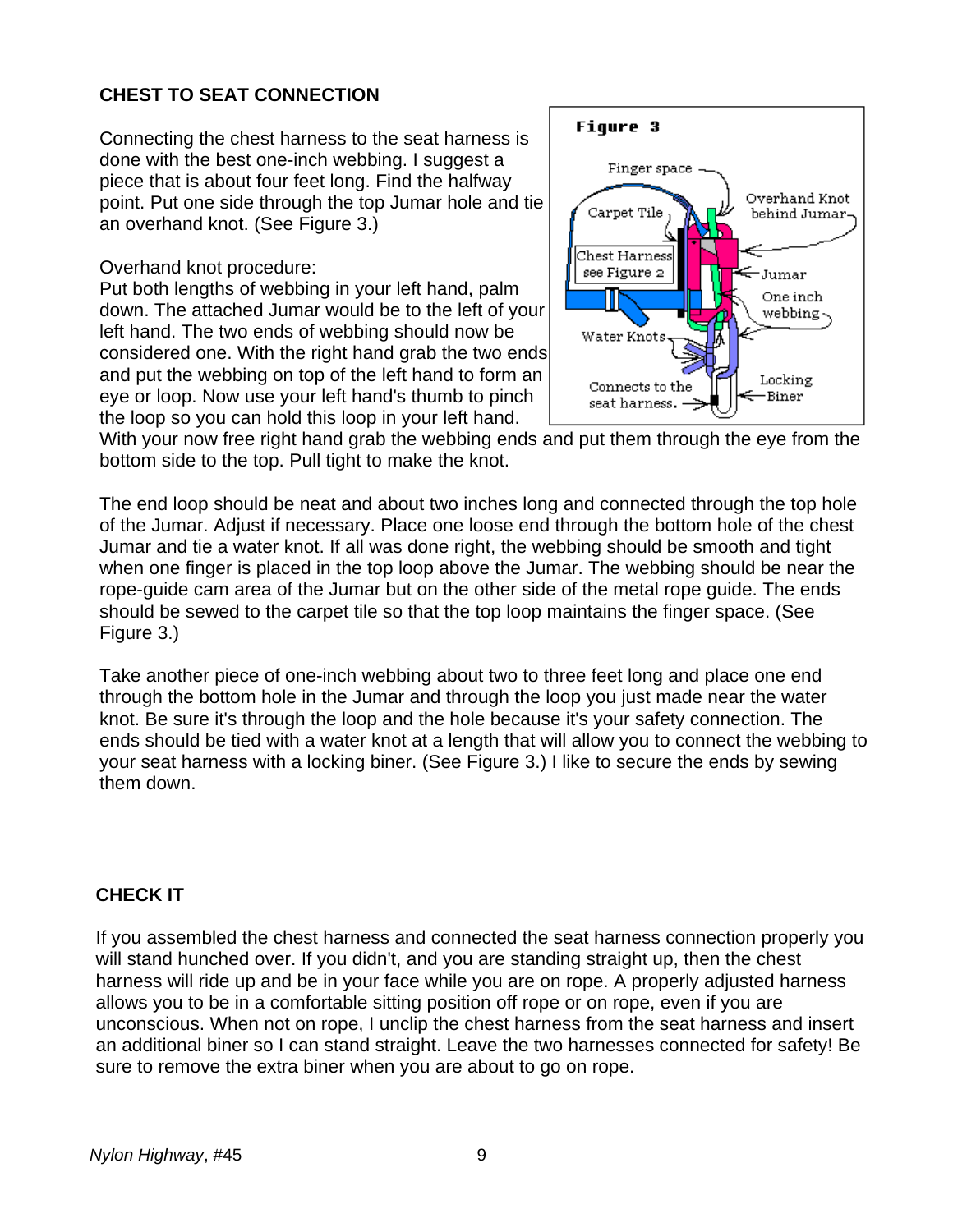#### **COW'S-TAIL**

A safety Jumar or cow's-tail! Some climbing systems really need a safety Jumar when making a changeover from rappel to climb, or climb to rappel, or when passing an anchor point. So I said to myself: "Why not incorporate it into the basic system. No chance of dropping it then." I use the "Inchworm" / "Frog" climbing system. This system uses a safety Jumar or "action Jumar" (my name for clarity) and it has three things attached to the bottom hole in the Jumar. (See No. 1 through 3.) I used the best one-inch webbing for all of these.

1. This attachment is the safety attachment. In the top loop of the chest harness Jumar, clip in a locking biner. We will call this the "safety locking biner." Be sure to clip it onto the webbing only that is in the top hole of the Jumar. This webbing is your safety connection if the chest harness Jumar is broken. It connects to the seat harness. (See Figure 4.) To make the webbing measurements easier put on your seat harness and your chest harness and connect them together. Clip your chest harness Jumar onto a suspended rope and sit in the harness. While hanging on the rope, clip on another Jumar above your chest Jumar. Use a right-handed Jumar for a right-handed person. I call this the "action Jumar." Grasp the "action Jumar" in the handle with your right hand and put your left hand on the top and sides, then slide it up the rope as far as it is comfortable. This is the travel length that you can use. (I get about 15-16 inches.) Be sure that the rope in the rope-guide cam is close to your head. The Jumar should be in the up position so you can work the release easily with your right thumb. Tie a loop of



webbing through the bottom hole of the "action Jumar" and through the "safety locking biner" that is clipped onto the loop at the top of the chest harness Jumar. Be sure that the "safety locking biner" is held up tight when you tie your water knot. (See Figure 4.) I also sewed the ends down.

2. You should still be suspended on the rope. The next attachment uses a piece of webbing about eleven or more feet long, depending on your height. Find the halfway point and put one end through the bottom hole in the "action Jumar." Pull one side down about a foot and a half to make it uneven. Push the "action Jumar" up as far as the attachment to your chest harness will allow. The loose webbing should now be hanging in front of you. Grab about the middle of the two ends and tie an overhand knot in the webbing with the knot at the midpoint of your chest Jumar. Now tie another overhand knot one inch below that. Spread apart the short section between the two knots and put in a non-locking biner. This is the "action biner." (See Figure 4.) Next, raise one knee so your upper leg is horizontal with the floor. Put one end of the webbing under your foot and tie a water knot with the remaining end. The knot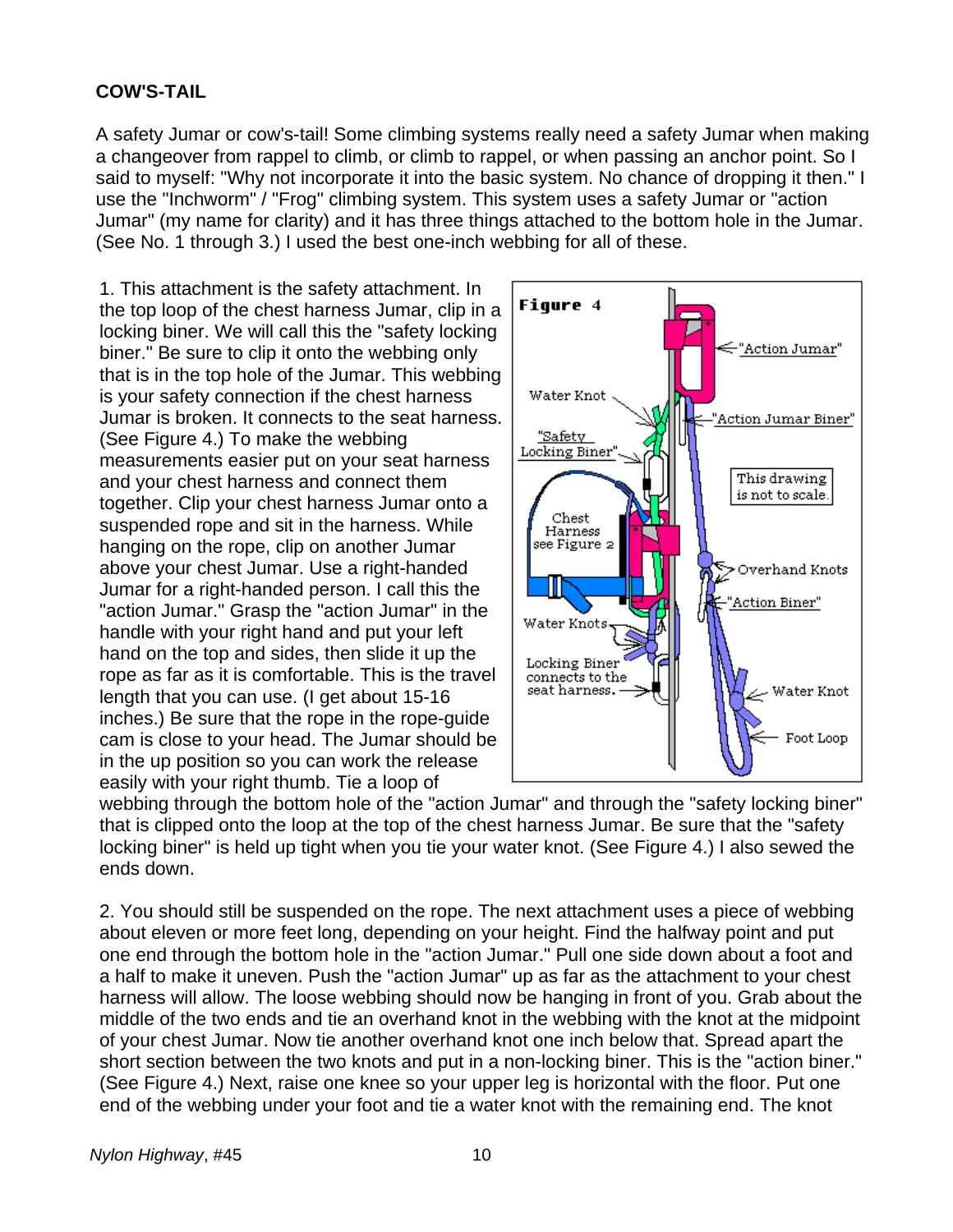should not be under your foot but along the side of your leg. This is your foot loop. You may need to adjust this after you see how it works. I sewed the ends.

3. The last attachment is a non-locking biner placed in with the webbing in the bottom of the "action Jumar." It will be called the "action Jumar biner." (See Figure 4.)

# **RAPPELLING DEVICE AND EXTRA ITEMS**

A Rack or SRT (Single Rope Technique) for rappelling is locked onto the seat harness with a locking biner. This concludes the construction. Extra items for all the features would be: a pulley, three extra biners, short loop of one-inch webbing, long loop of one-inch webbing, prusik loop of small diameter climbing rope, and a long line of small diameter climbing rope for the 2 to 1 rescue procedure.

# **NO CHICKEN LOOPS**

Why such a big foot loop and no chicken loops? Chicken loops indicate to me that the system will let you go upside down if one component fails. No one should ever have that happen! If your system would do it, fix it! My system does not need the chicken loops because if one component failed it would not let the person hang upside down. When climbing, the big loop is used to put your feet and your knees in when you want to rest completely. Your legs now make a nice place to put things that you want to set down temporarily. If the "action biner" is clipped to your descending device, when you are rappelling, the big loop can support your feet on a free drop rappel.

# **HOW IT ALL WORKS**

With both Jumars on the rope, sit suspended. You now can put one or both feet into the foot loop. Raise your foot loop leg(s) and at the same time slide the "action Jumar" up as far as it will go with both hands. I like to use both hands for exercise. Stand in your foot loop and at the same time pull down on the "action Jumar" and toward your chest Jumar. Your chest Jumar should feed the rope through. Sometimes it doesn't because the rope is very short below you. You can pull the rope down with one hand or trap the short end with your heels for starting. Next, sit down in the harness and repeat the process. When I am against a wall, I use one foot for balance and one foot in the foot loop. The large loop enables me to switch feet easily. This sit-stand method of climbing can easily cause a bouncing rhythm when you climb. If you do this, the rope above you may be sawed in half by a protruding rock. To prevent the bouncing rhythm from occurring, make the end part of your movements with a smooth gradual stop.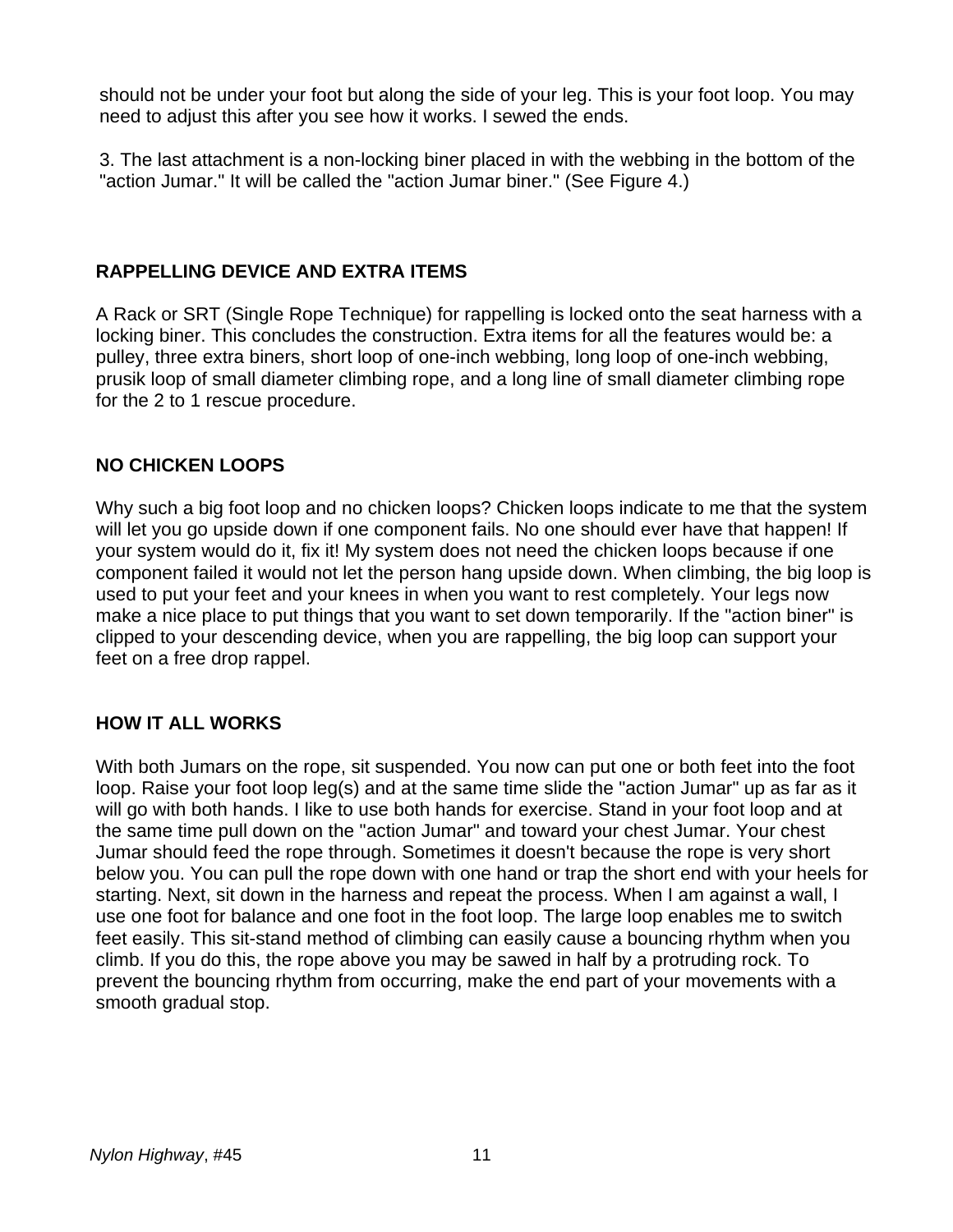A second way to climb is to move the "safety biner" and clip it onto your seat harness biner. Move the "action Jumar" below the chest Jumar and clip it onto the rope. Take the bottom of the foot loop and clip it into one of the non-locking biners below the "action Jumar." You now can use the sit-stand method with one finger pulling up the bottom Jumar or put a bungie cord in it. This position is ideal for climbing up over a difficult lip where the rope is on the ground at the top of the climb. (See Figure 5.)



#### **DOWNCLIMBING**

With both Jumars on the rope, sit suspended. (See Figure 4.) Lift your feet up and move the "action Jumar" down close to the chest Jumar and lock it. Stand in the loop and move the chest Jumar down almost as far as it can go by squatting down, and then lock it. Sit down and raise your feet and move the "action Jumar" down close to the chest Jumar and lock it. Stand in the loop.......etc.

# **RESTING**

When you need to rest, the chest harness Jumar holds you in your last position. If you put the "action Jumar's" foot loop at the right height you can rest in a seated position. In some other systems, when you stop climbing, you have to squat down to get a device to jam so you can rest your muscles. Then you have to waste energy by standing back up to continue climbing.

#### **IF ONE FAILS**

If one Jumar should be broken or damaged by a rock, you still have one left to climb with. This is done by looping the rope, below the Jumar, around one raised foot. Bring up the down side of the rope and put it next to the rope above your foot. Grasp the two ropes in one hand to make a crude ascender. The sit-stand method still works up or down, it just takes longer and more energy. You have to keep making another crude ascender each time you use it.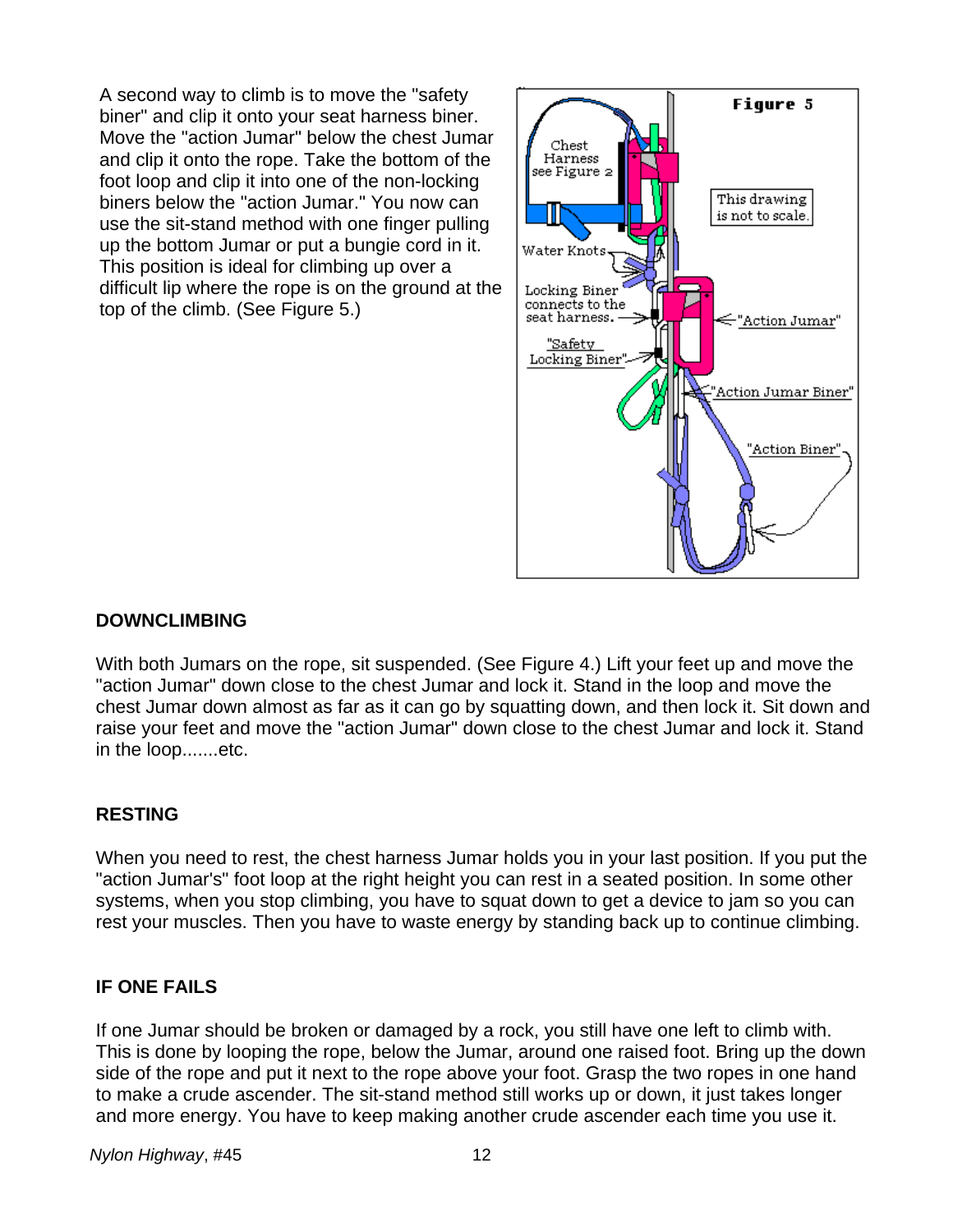You can also use your rescue 2 to 1 climbing aid and your prusik loop, from your extra items, to replace the broken Jumar. (See Figures 6 & 7.)



# **THE CHANGEOVER**

The rappel changeover to ascend is very easy. I put on my climbing system when I rappel. You never know when you may have to change directions of travel when on rope. (See Figure 4.) First you tie off your rappel device, then clip your "action Jumar" onto the rope above the rappel device. Then remove your rappel device from the rope and clip on your chest Jumar. Start climbing.

The climbing changeover to rappel is easy too. Just stop climbing when the chest Jumar is near the "action Jumar" and then clip the "safety locking biner" into the "action Jumar biner." Downclimb the very short distance to release the pressure on the chest Jumar and release it from the rope. You now have access to the rope all the way to the bottom of the "action Jumar." Place your descending device on the rope as high as is easy. Lock it off. Next, unclip the two clipped together biners by standing in the foot loop and opening the non-locking biner. (Never unlock a locking biner when on the rope unless you are changing climbing modes described in HOW IT ALL WORKS.) Sit down in the harness, raise both feet that are in the foot loop, and remove the top Jumar. Release the descending device's lock carefully and rappel down. Sometimes some people let the descending device slip down so far that they can't get their weight off of the top ascender. If this happens just clip the "Action Biner" on the rope above the descending device. Stand in the foot loop and move the top Jumar down enough to get your weight onto the descender. Remove the ascenders and you are ready to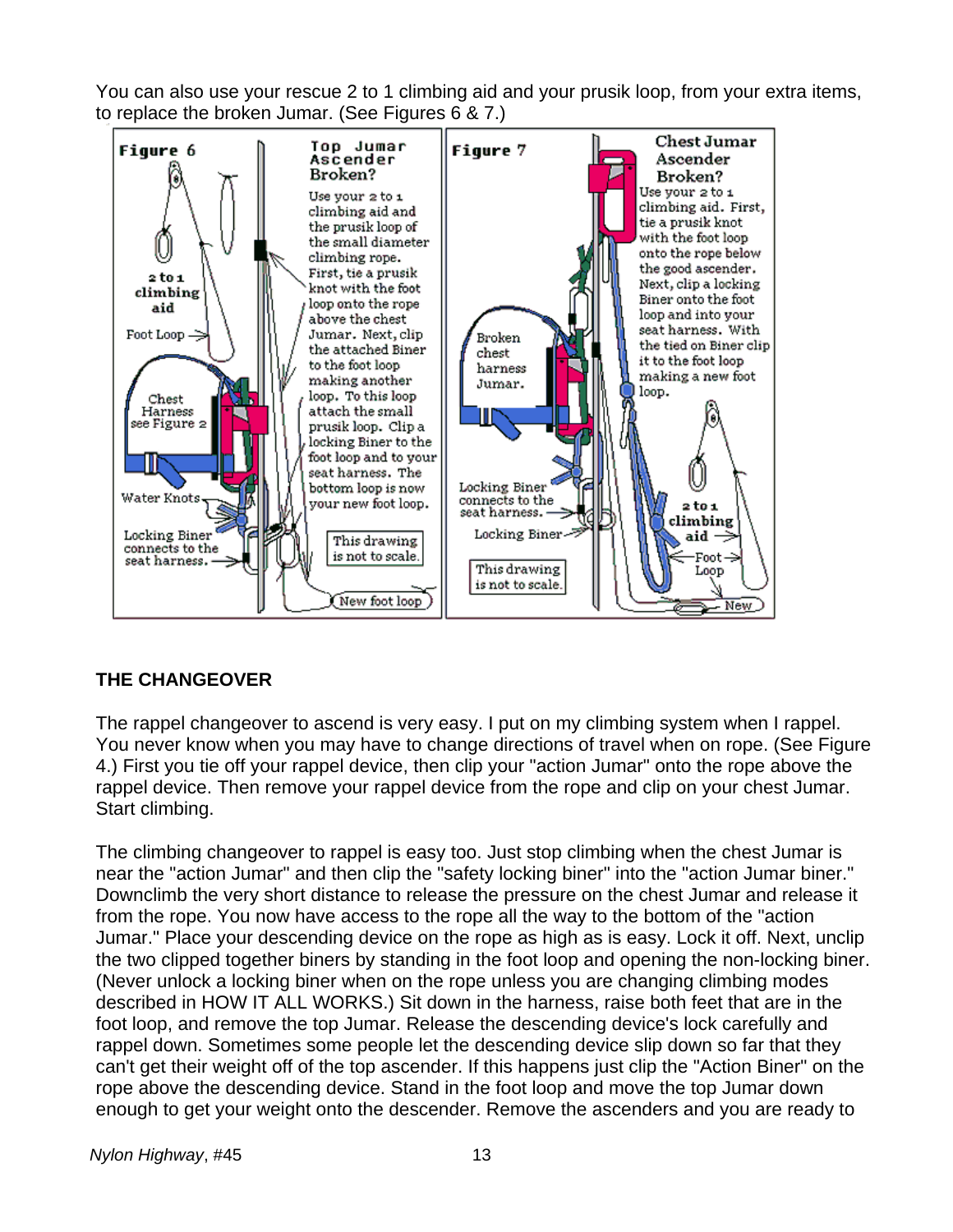#### rappel.

The tyrolean traverse changeover from a vertical rope is also easy. You just climb up, or down, so you can get your seat harness as close to the tyrolean traverse as you can. You will need from your extra items, the pulley, a short loop of webbing, and a locking biner. Without unlocking the seat harness biner, thread the loop of webbing through the seat harness biner. Then take the other end of the loop and put it through the first loop, trapping the seat harness biner on the loop. Then use the extra locking biner and clip it onto the other end of the webbing. Put the pulley on the tyrolean traverse and clip the biner onto the pulley. You may have to put your legs over the tyrolean traverse and raise your stomach to clip the biner. Downclimb so that almost all of your weight is on the tyrolean traverse. Unclip your chest Jumar. Bend one knee and make a loop or a circle around the toe of your foot with the rope you just climbed. Hold the down side of that rope up below the "action Jumar" next to the "action Jumar's" rope and grasp both ropes with one hand. Put your weight on the loop you just made and release the "action Jumar" with your other hand. If your tyrolean traverse is at a high point, then you can go for a ride by letting go of the foot loop rope. Point your toe, and the rope peels off. Watch out for your hair, or whatever, getting caught in the pulley.

If you don't want to coast, just clip your "action Jumar" onto the high side of the tyrolean traverse. Release the rope in your hand and undo your toe. When you are ready to travel down to the middle of the sag in the tyrolean traverse, you can downclimb the rope. You do this any way you can. One way is to rock your weight so on the upswing you can move the "action Jumar" down a little. Another way is to go hand over hand. Lastly, if the rope is very steep you can clip on your chest Jumar and downclimb. Remember the "action biner?" You can use it to support your feet by clipping it onto the rope and putting your feet in the foot loop.

Once you get to the bottom of the sag and you want to go up the other side, take everything off the rope except the pulley and the link hooked to your seat harness. The webbing link that was put on the seat harness will allow you to turn around without binding the pulley. Reverse the above procedures to get to the other end.

Once you can get to the other end's down rope, or up rope, just clip on your chest Jumar and your "action Jumar" and climb up so you can take off the pulley attachment. You are now ready to climb up or down without making the foot loop that was mentioned before.

# **PASSING OBSTACLES**

Climbing past a knot or anchor point or changing ropes is very easy. You just move your two Jumars close together and close to the object. Then move the Jumar that is closest to the object, past the object. Downclimb or climb up to put the remaining Jumar close to the object. Move the first Jumar some more and then pass the object with the last Jumar.

To change ropes just clip the "action Jumar" onto the other rope, shift your weight and move the other Jumar over.

To rappel past a knot, you have to execute a changeover to the downclimbing mode. Pass the knot, and then change back.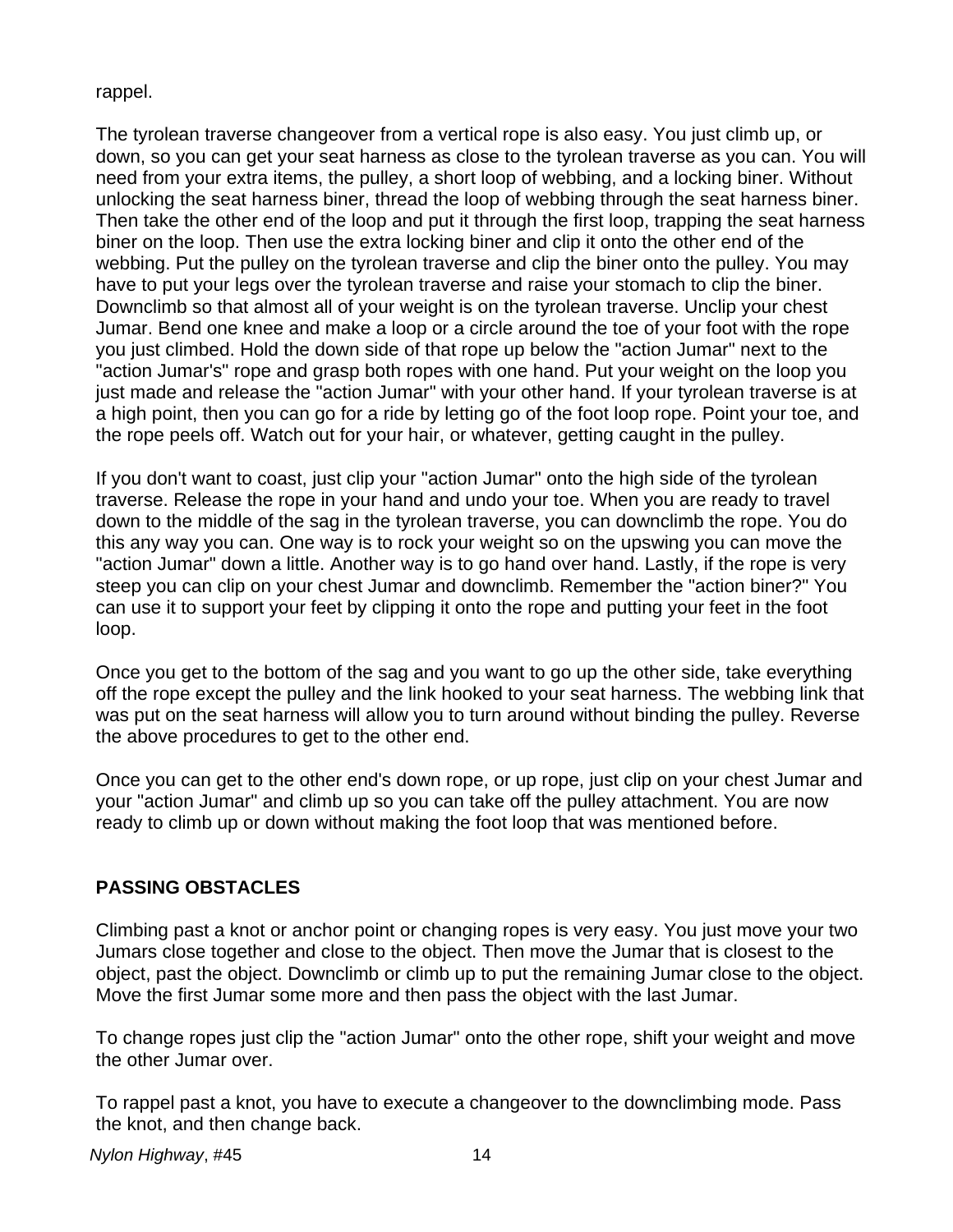# **REBELAYS**

(See Figure 8.) To rappel past a reanchor, a looped rebelay, a loose rebelay, or a tight rebelay, all you have to do is change over to a climb and downclimb past the knot, or the anchor, or whatever. Change back to a rappel and you are on your way.

#### **DEVIATION**



(See Figure 8.) The loosely redirection biner r ebelay (deviation) can be passed by rappelling an inch or

two below the biner and locking off the descender. Take your "action Jumar biner" and clip it to the anchor. Put your weight on the foot loop. Move the redirection biner from below your rappel device and attach it on the rope above your rappel device. Put your weight back onto your descender and unclip the "action Jumar biner." Unlock your descender and finish the rappel.

When climbing up and past a rebelay treat it like any other obstacle, except remember that you have an "action biner" and an "action Jumar biner" to help you shift your weight.

# **CLIMBING SLOPES**

When ascending a slope, the foot loop is not needed. Secure your foot loop out of the way by using one or more of the non-locking action biners.

#### **TANDEM CLIMBING**

The "action biner" is useful when you are on the top of a "tandem" climb. The "action biner," when clipped to the rope, will redirect the rope away from your crotch. This makes you more comfortable, helps to keep you more upright, and makes your climb easier.

#### **ROPEWALKER SYSTEM**

Some people just have to have a ropewalker system. On my system, for the very long climbs, I can add a foot ascender attached to the ankle/foot area. A bungie cord attached to the top of the ascender and to the harness makes this work very well.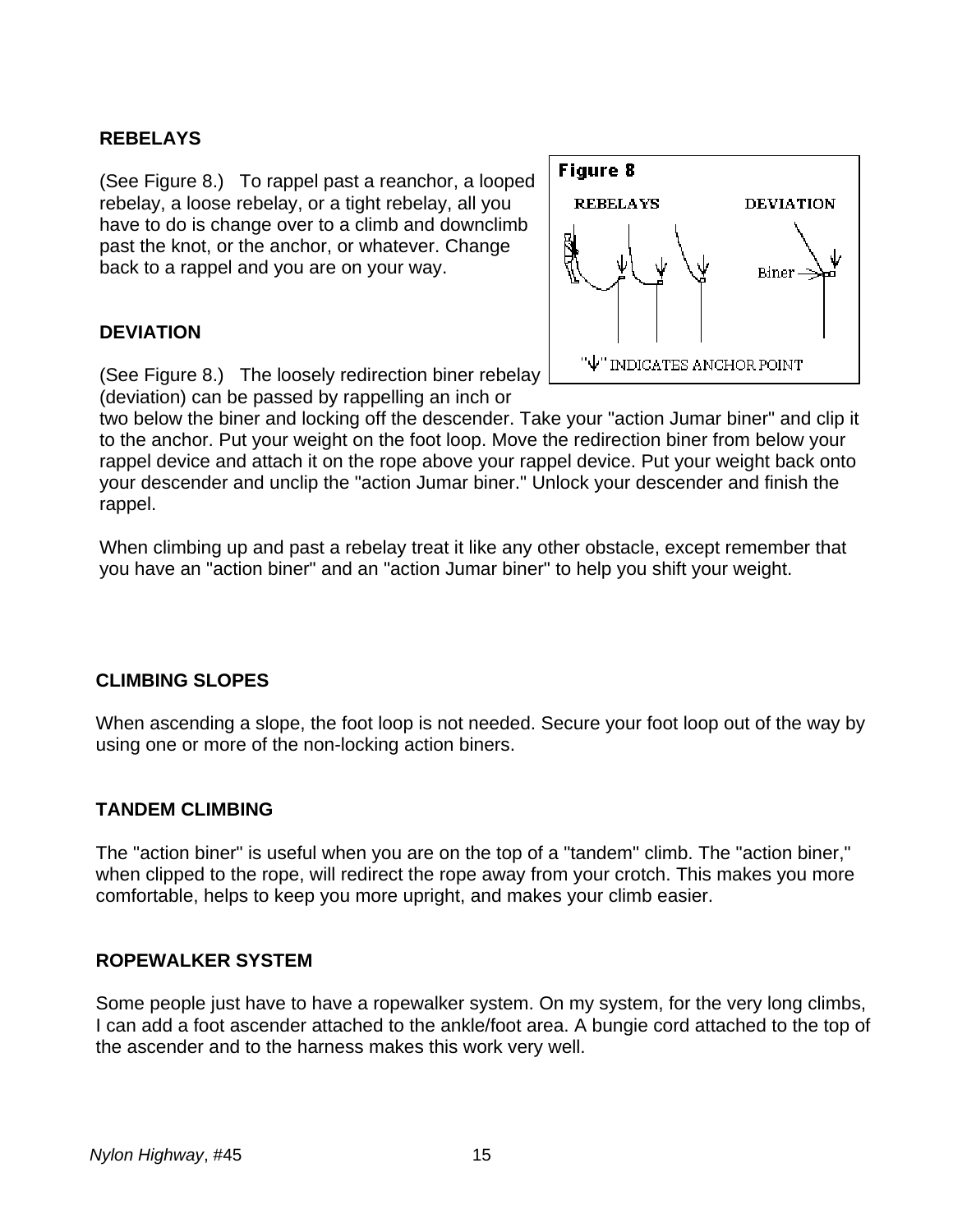# **RESCUE**

If you need to rescue someone who is on the rope and you are below them, this system will let you climb past. You just treat them like any other obstruction, except that it is more awkward. As you pass the person, clip onto the upper part of the person's harness with your extra biners and webbing and then to your seat harness. Make the webbing length sufficient so you can climb above the person and you won't hit them with your feet.

I found some people so heavy that I could only lift them about one or two inches at a time. This was unacceptable to me, so I found that a 2 to 1 climbing aid was helpful. (See Figure 9.) From your extra items, clip the pulley onto your "action Jumar biner" and make a new foot loop from the long line of small diameter climbing rope. Copy the one t hat' s on your system, but leave off the extra knot and th e "action biner." Take the free end of the rope and put it through the pulley. Attach the end to your seat harness. With the "action biner" missing, you now can raise your legs higher. By yourself, you can g et about the same amount of climbing distance. Wit h a victim, you still climb with the "action Jumar" as before, but much easier. It helps to have the loaded webbing in front of your foot loop and between y our toes.



If you want to rescue someone who is below you, you may have to downclimb all the way. I think you will be glad to have my system for that.

#### **DISCLAIMER**

Caving and climbing ropes or rappelling is dangerous. If you would like to build my system, go ahead and do it, but have someone who has been doing vertical caving for many years check your work. After you've constructed the system, also have them make sure you are using it correctly.

# **QUESTIONS**

If you have questions about my system or would like to communicate with me, I can be reached by email: robert.johnson56@worldnet.att.net.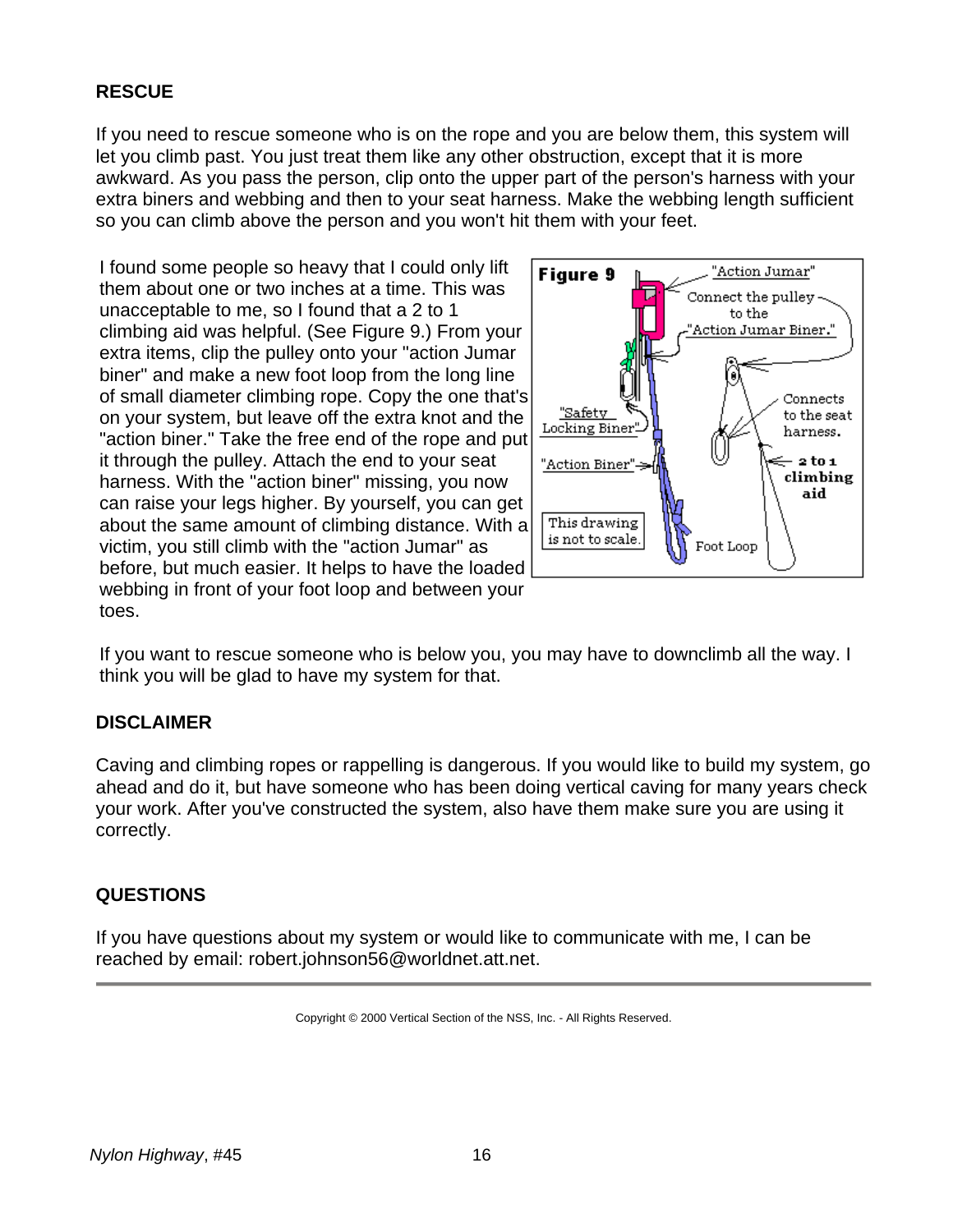# **Choosing Haul Systems**

# *A Paper by Carroll C. Bassett*

In making choices as to which haul system to use the haul team leader must actively integrate the qualities of the various mechanical advantage (MA) systems, see chart, with the physical conditions at hand and the resources available. Generally the most efficient system will be the simplest but will in turn require the greatest number of haulers,i.e. the 1:1. To determine if this is an appropriate choice one needs to be able to asses the *force* requirements for the job at hand and link those requirements with the *force* available, i.e. the force that your team will be able to exert over the period of the lift.

It seems to be generally accepted that the average rescuer can exert a force of 50 lbf although some studies have shown average individuals *grip strength* to be more in the neighborhood of 30 lbf.

If we have 10 haulers then we can can expect a sustained output of between 300 and 500 lbf, which, given a perfectly frictionless system would be capable of raising a 300 to 500 lb load. If the raise is relatively short then the 500lbf choice in team assessment will probably suffice, but in the case of a long raise in which the team will be required to exert themselves over a prolonged period of time the 300lbf force assessment will be alot easier on our haulers and is probably more appropriate.

We next need to determine what the actual load will be. If we have a patient in a basket with an attendant, we can assume that we probably have a combined weight of between 400 and 600 lbs. If we are sure that this weight is close to 400 lb then our team's *force* will probably be adequate for a short haul using a 1:1 MA system. If on the other hand the combined weight is closer to 600 lb, it's a long raise, or there is significant friction in the system, then a 2:1 MA system will be required. The source of this friction might be directional pulleys, edge rollers or even rope pads placed at the lip and other areas where the rope makes contact with potentially damaging surfaces.

In setting up our 2:1 MA system we need to take into account the length of the raise and be sure that our haul line is at least twice the length of the raise. Another consideration is the possibility of the two halves of the haul line becoming twisted around each other. One cause of this is from basket rotation in a free drop. This will greatly increase the friction in the system possibly to the point of making the system unworkable and therefore dangerous. A furthur danger can come from branches or other objects becoming caught in between the haul line and the pulley attached to the load as it rises. If these conditions are felt to be a significant risk, then a single haul line can be *ratcheted* up using a 2:1 MA.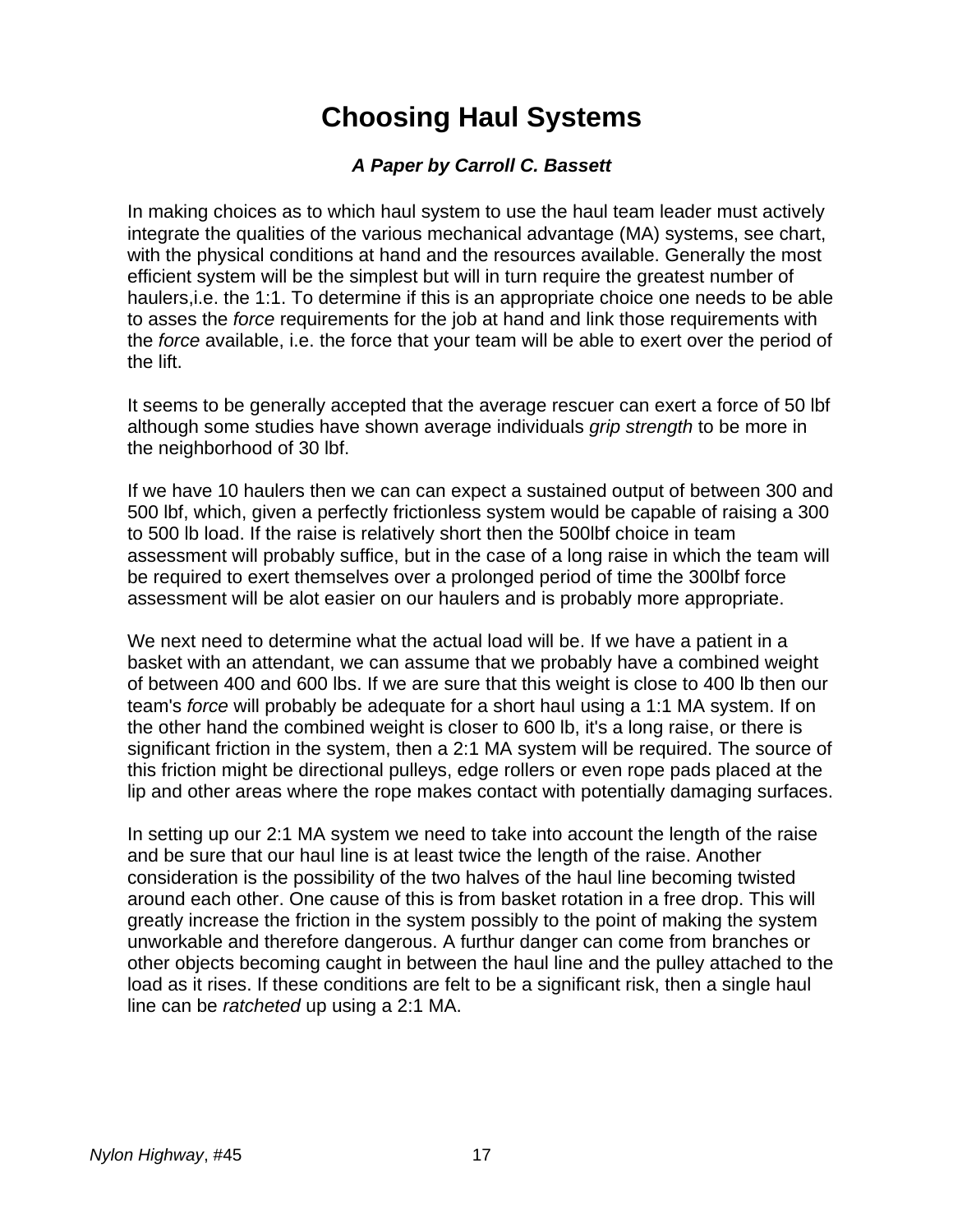It should be noted however that this scenario shares the same disadvantages inherant with higher MA systems. These systems must periodically be stopped and reset. Once the haul is started with a simple1:1 or 2:1 MA, the load can be raised continuously until it reaches the top. This can save time and give the patient a smoother ride, two important goals in a rescue environment.

However if our resources are not sufficient to accomplish the lift with either a 1:1 or 2:1 MA then a 3:1, 4:1 or higher MA will be required. Space can be a determining factor in choosing a system; if your haul team is small because there is no room for more bodies, you will need to use a higher ratio MA system.

Both 3:1 and 4:1 MA systems have disadvantages and advantages over one another. As previously mentioned both have to be *ratcheted* or *reset*. Besides being more equipment intensive they also introduce greater losses into the lifting system through friction (see chart). A further disadvantage of the 4:1 MA is that it must be *reset* after only traveling half of the distance it requires to be set up in: i.e. the 50% collapse rating in the chart. This can be a real problem in a tight space, creating the necessity for very short lifts between *resets*. A 3:1 MA or a *Jigger*\* would probably be a better choice in this case since they both collapse completely. The standard *Z rig* which has a 3:1 MA has the distinct advantage of requiring only one rope to operate while the 4:1MA or *Piggy-Back* requires two. In the end, however, the higher MA systems may be the better choice simply because of their greater lifting capacity using fewer people.

A good rule of thumb is to use the simplest system that will allow your resources to accomplish the task: K.I.S.S.

NOTE: I have purposely left out any reference to belay systems, progress capture devices, etc. in an effort to concentrate on some of the considerations for choosing a haul system. Their absence in this discussion does not imply their lack of importance; it is simply beyond the scope of this work.

\* *Jigger*: A 4 or 5:1 MA system composed of two double sheave pulleys rigged one above the other. When the rope emerges from the pulley attached to the anchor, the system has a MA of 4. If the system is inverted and the rope emerges from the pulley attached to the load, the system has a MA of 5.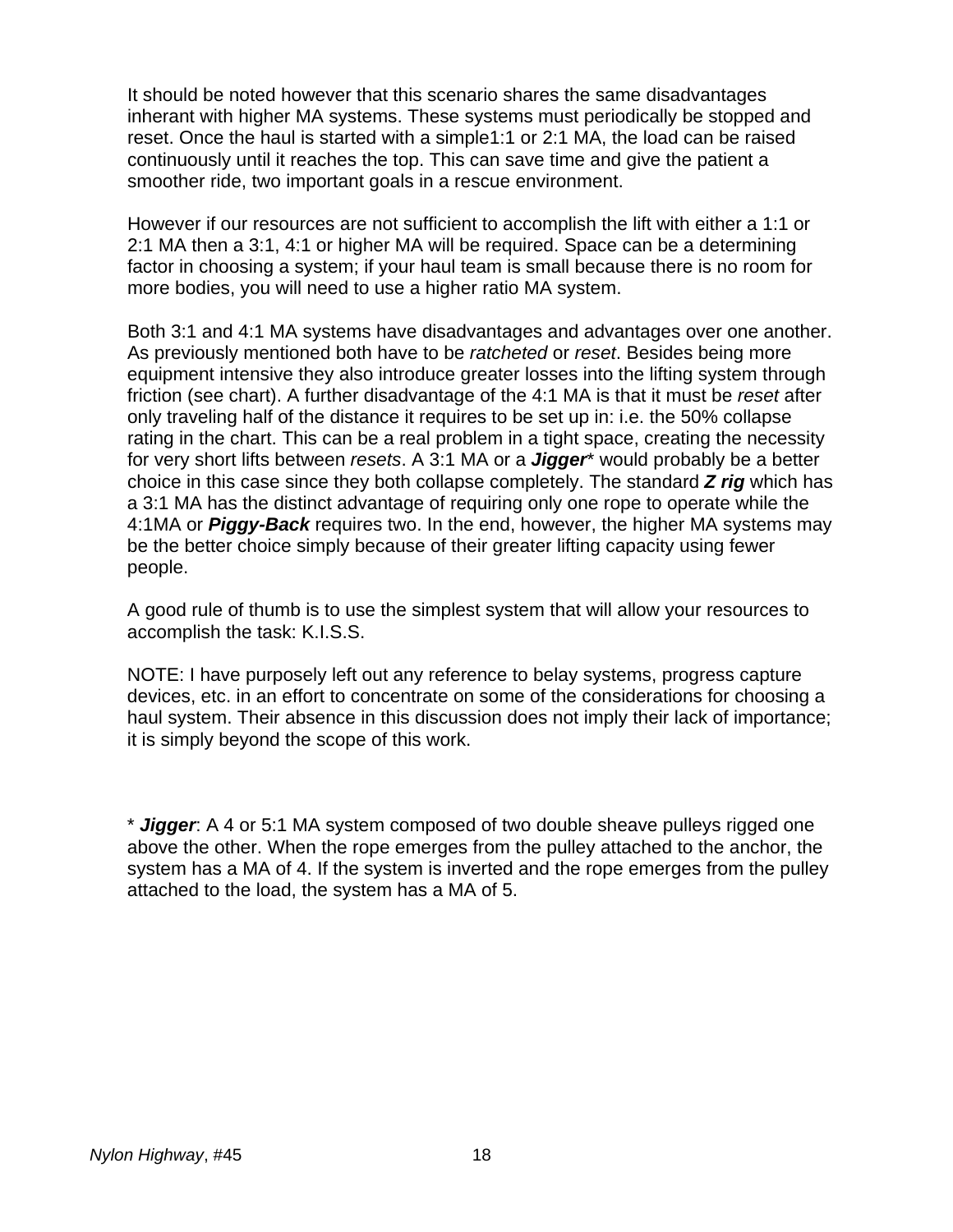BMS HC 68 Box 64B Friars Hill, W.V. 24938 (304) 497-4311 [omc01207@mail.wvnet.edu](mailto:omc01207@mail.wvnet.edu)



\*\* Good low friction pulleys generally are in this range, some are much worse. At lower loads, bearings are more efficient than bushing but at higher loads this can reverse. Also the force to bend kermantle rope increases with load (inner fibers sliding over each other under increasing tension). The addition of edge rollers and directional pulleys will also contribute to system friction and should be considered.

#### **Thank you for your time.**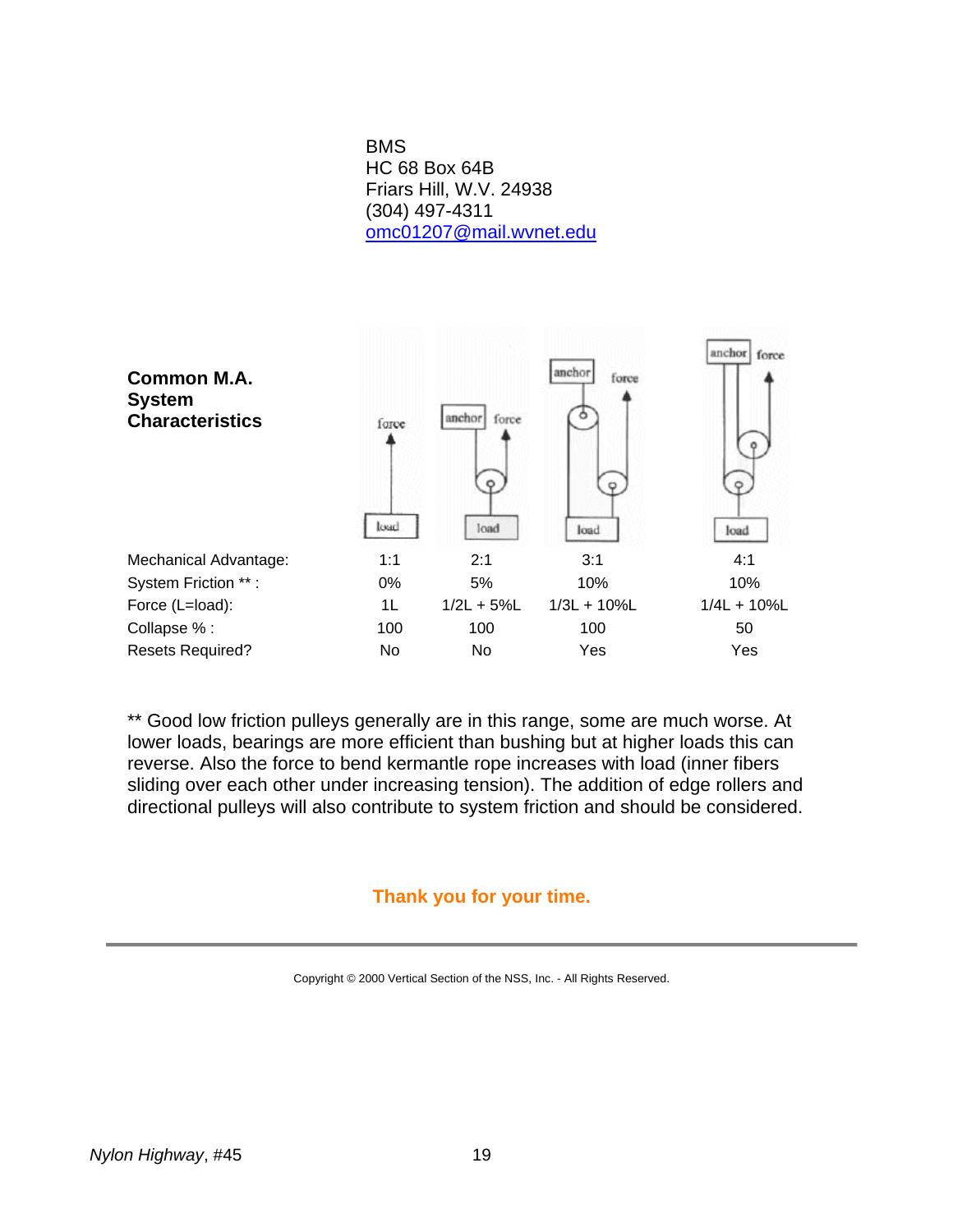# **THE PIGTAIL KNOT SHUNT**

#### *By Oren Tranbarger*

#### **Introduction**

 One of the skills required for vertical competency is rappelling over a knot. Changeover modes and climbing up over a knot are easy compared with rappelling down over a knot. A Mitchell system is perhaps the best conventional system to use for downclimbing over a knot, but some cavers do not use a Mitchell system or might not have the necessary gear (double-roller chest box) to implement such a system. After practicing various techniques in rappelling over a knot and contemplating the problems encountered, a new technique was developed for the required maneuver. This technique allows the caver to remain seated in the seat harness and requires no upper body strength or special equipment. The pigtail knot shunt can be safer since three points of contact are usually maintained while hanging on the rope. The following technique is especially easy to use if a self-belay device is used.

#### **Self-Belay Devices**

 The merits of self-belay devices are undisputed unless such a device is poorly designed and interferes with rappelling. Recent incidents have occurred where a life might have been saved had the unfortunate victims been using a self-belay device and always maintained a second point of contact on the rope. Conventional self-belay devices are described in On Rope. Also, a bar-release design for a Gibbs that I have found useful is described in *The Texas Caver*, June 1991, pp. 63-64.

#### **Pigtail Knot Shunt Design**

 The pigtail knot shunt consists of a Jumar ascender tied to a 7/16-inch rope about 15- 20 feet long. The end of the rope should have a loop big enough for standing (if that should be necessary) and a knot about 3 feet above the loop for safety. In application, the Jumar is attached to the rope about 7-10 feet above the knot on the standing rope. The caver simply transfers over to the pigtail, rappels past the knot, and then transfers back to the standing rope below the knot. Once on the standing rope below the knot, normal rappelling is resumed.

#### **Rappelling Equipment And Procedures**

 In rappelling over a knot, the accessory equipment required is: (1) the pigtail knot shunt (carried on the seat harness); (2) a self-belay device; and (3) a safety. If a selfbelay device were used that cannot be released under load, then an ascender would be used on one foot to rise up on the rope for releasing the self-belay device. The following steps describe the procedure: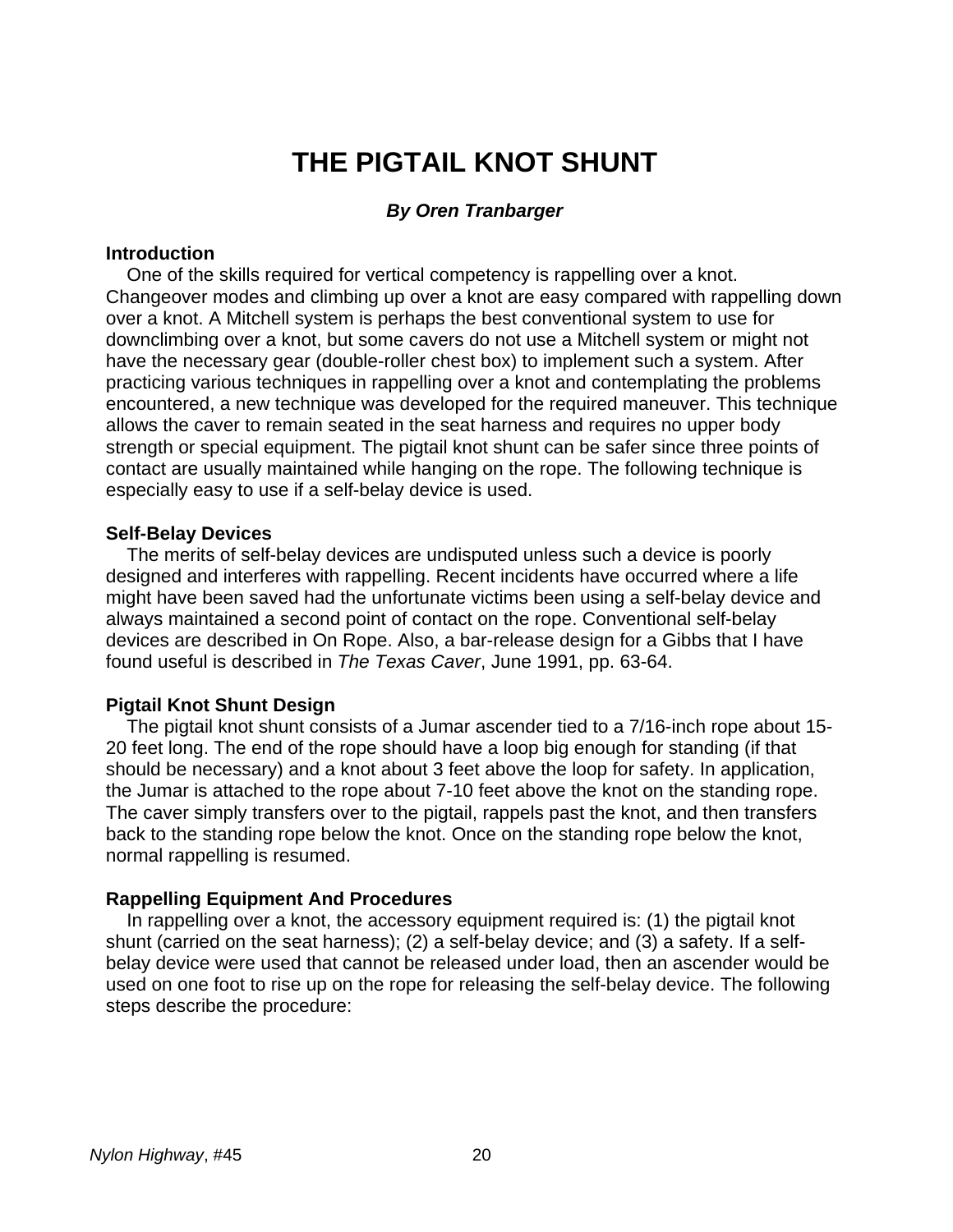

- 1. Rappel down above the knot and lock off using the self-belay device about 5 feet above the knot.
- 2. Attach the Jumar and the pigtail above the self-belay device as shown in the figure.
- 3. Attach the safety on the pigtail as shown in the figure at chest level with slack in the tether.
- 4. Transfer the rack from the standing rope to the pigtail.
- 5. Unclip the safety from the pigtail.
- 6. Continue rappelling on the pigtail by releasing the self-belay device.
- 7. Stop the rappel at neck level with the knot and tie off the rack.
- 8. Attach the safety about 1-foot below the knot on the standing rope as shown in the figure.
- 9. Remove the self-belay device above the knot and reposition it below the knot.
- 10. Remove the safety in Step 8.
- 11. Untie the rack in Step 7 and continue rappelling on the pigtail.
- 12. As rappelling continues, lock off the self-belay device.
- 13. Reattach the safety on the pigtail above the rack as shown in the figure.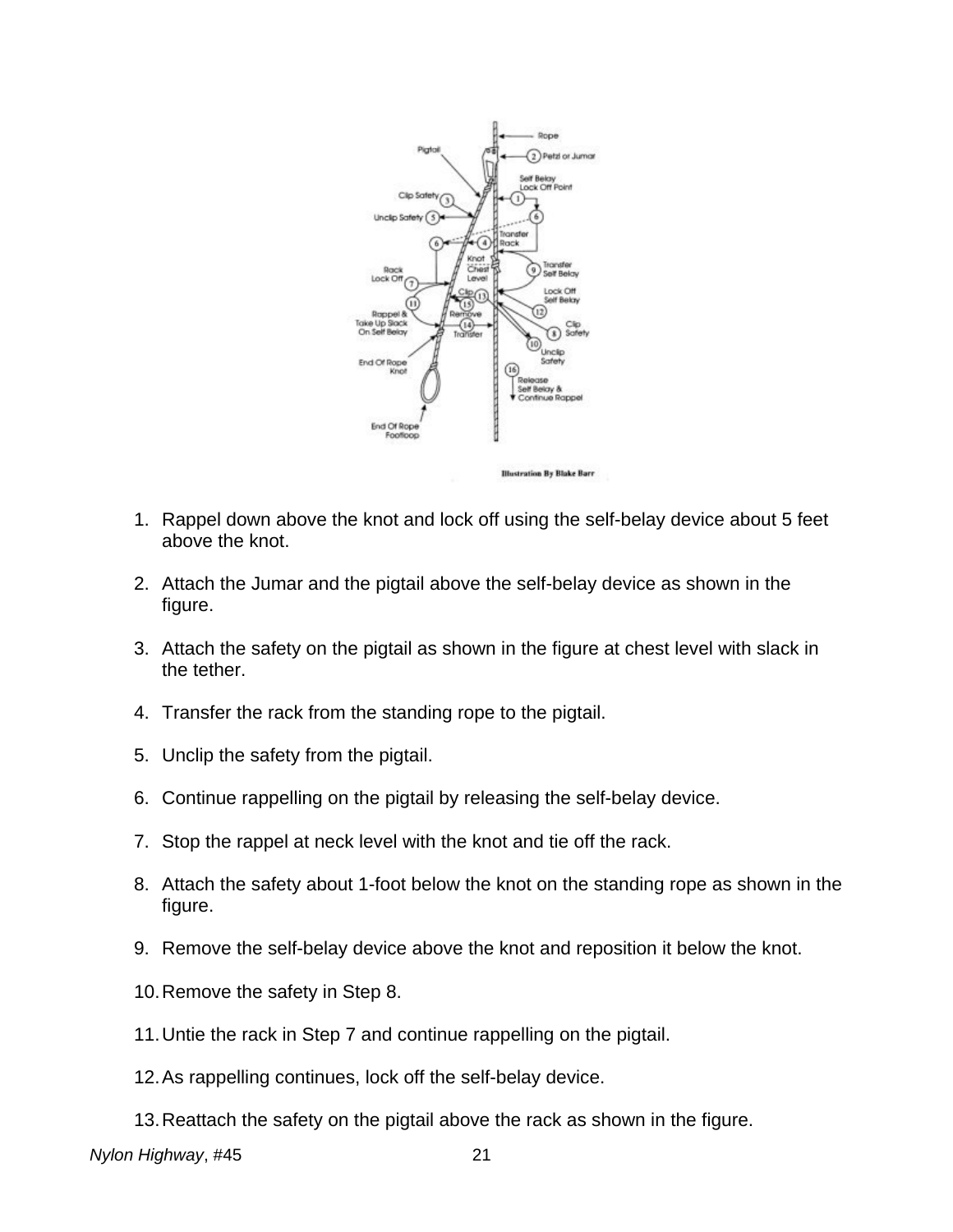- 14. Transfer the rack from the pigtail to the standing rope.
- 15. Remove the safety in Step 13.
- 16. Continue rappelling on the standing rope by releasing the self-be-lay device.
- 17. After completing the rappel, one of two things will happen:

(1) another caver will follow; or (2) the first one to rappel will ascend. In the first case, the following caver would rappel down slightly above the Jumar. At this point, simply reach below, detach the Jumar, rappel farther down the rope, and reattach the Jumar overhead. After reattaching the Jumar, the above procedures would be repeated. If following carets did not wish to use the pigtail, any standard technique for downclimbing over the knot could be used.

On ascending, the first one up the rope would climb over the knot using any conventional technique. On the way up, the Jumar and pigtail would be detached and carried to the surface.

#### **Summary**

 The above technique for rappelling over a knot always maintains two points of contact, minimum, on the rope. With the exception of brief transfer and rappelling periods, three points of contact are maintained. Although more steps are involved than conventional techniques, the advantages are that: (1) a sitting position can be maintained throughout the procedure; (2) no super upper body strength is needed; (3) no special climbing gear is required; and (4) the pigtail does not hamper other techniques that might be used for downclimbing. A self-belay device should be used in performing the above procedures. With practice, the pigtail technique can be accomplished quickly without much thought.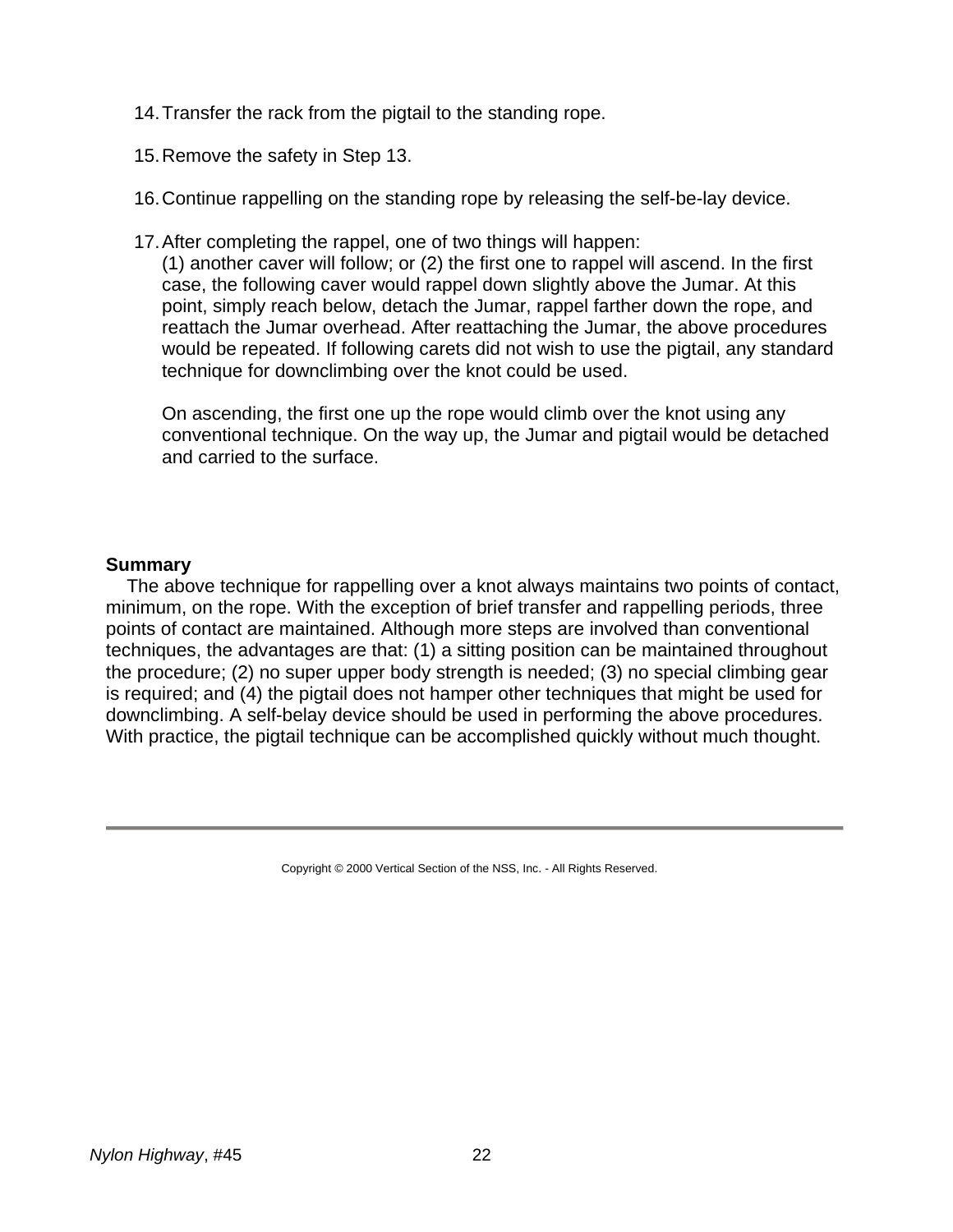

On the evening of September 30, 2000, Joe Ivy died from a fall while performing a Texas record-high dome climb in O-9 Well Cave. Joe was one of the most skilled cavers in Texas, especially in vertical and cave rescue techniques. His death is a tremendous blow to cavers throughout the country, both from sorrow and concern on how someone so skilled could have perished.

Joe began caving with the San Antonio Grotto at 16. His life story is one of persistence toward excellence. No one expected he would remain a caver for long. A slow-moving, polo shirt-wearing preppie and the drum major of his high school band, he was somewhat nervous about doing the things necessary to caving. But by the time he reached 18 that had all changed. By his late 20s he had gained international respect for his strength, caving skills, leadership, and irreverent good humor.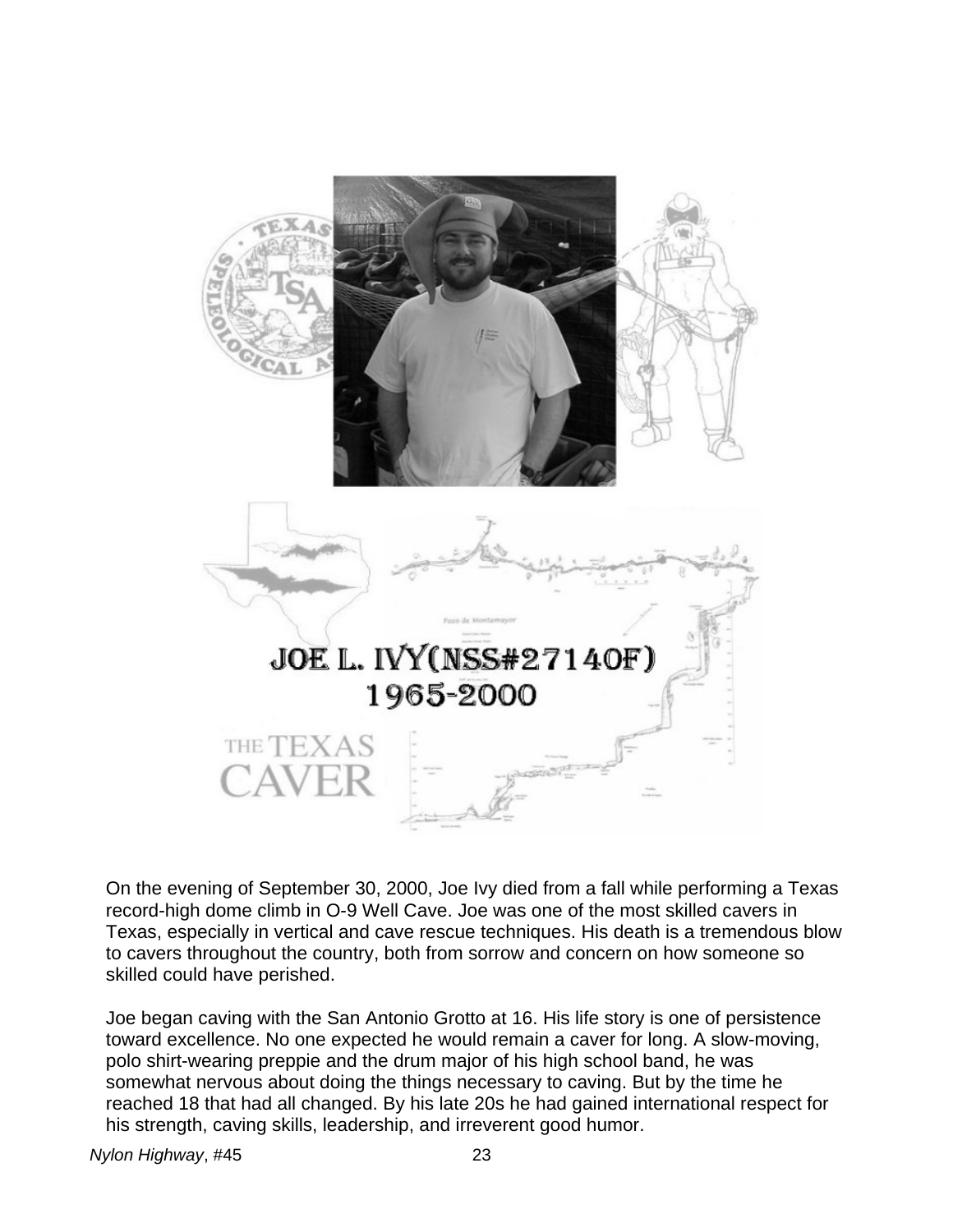

Among his many caving accomplishments are hard-charging explorations of hundred of caves throughout the U.S. and Mexico, most of which he surveyed or helped survey. Joe played key roles in pushing/surveying the longest caves in Texas. He led the push of Pozo de Montemayor, and through his first bolt climb made it by far the deepest cave in northern Mexico at -515 m. He was a regular member of the Sistema Cuicateca (Cueva Cheve) Project, one of the deepest caves in the world. He recently headed the exploration of Mexico's Cueva de la Puente, which had long been written-off as a short cave, and pushed it to over 8 km in length through some of the most spectacular passages anywhere. His list of expeditions and projects are too numerous to mention.

Joe cared deeply about the caving community and served it in many capacities. Over the years he had been chairman of the

Bexar Grotto and Texas Speleological Association (TSA), he served as the Texas Regional Coordinator of the National Cave Rescue Commission, and at the time of his death was Chairman of the TSA Safety and Rescue Committee and co-editor of the Texas Caver. He had published over 60 articles on caving, including his many trademark insightful, no-nonsense reviews of caving equipment and techniques. He trained countless novices, led and assisted with numerous cave rescue training seminars, and pioneered new, effective cave rescue techniques, especially small party self-rescue methods (he was writing a book on the subject) that could be needed in the remote caves he was so fond of exploring. In 1997, the NSS recognized Joe's achievements and made him a Fellow of the Society.

Joe's passion for caving spilled over into his work. He was the co-owner of Gonzo Guano Gear, and took justifiable pride in designing fine caving equipment that he rigorously field-tested on his many expeditions. With his Geography degree in Environmental Management, he regularly worked for 13 years as a contractor in karst hydrogeological, biological, and related environmental research. During his last couple of years, he was increasingly being called to teach courses in vertical and rescue techniques.

Joe Ivy is survived by his companion, business partner, and co-editor Becky Jones, by his brother Marvin Ivy, sister-in-law Kristy Ivy, niece Ashley Ivy, and a large, internationally extended family of cavers who loved and respected him. A fund to support cave exploration is being established in his name. Those wishing to make donations to the "Joe Ivy Endowment for Cave Exploration" can send them to the NSS office. Joe's passing has left an "Ivy-sized" hole so large in our caving community that we may never be able to push far enough to find its end.

George Veni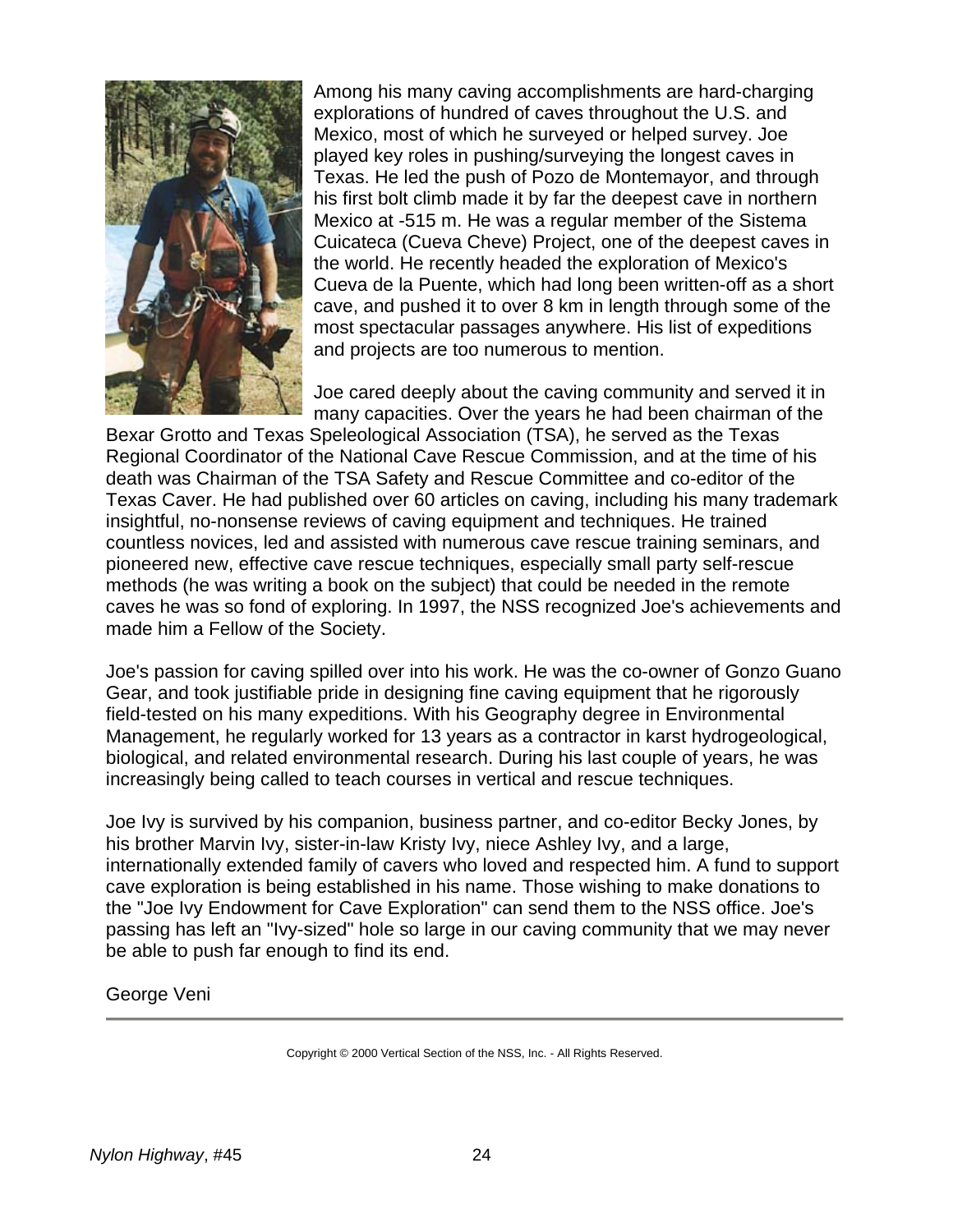# **Accident Report: Joe Ivy, O-9 Well**

# **Crocket County, TX -- 30 September 2000**

Edited by Rebecca Jones & Peter Sprouse

Contributions by: Rod Dennison, John Fogarty, John Ganter, Rebecca Jones, Dr. Jay Kennedy, Bill Mixon, Alan Montemayor, Bill "Carlos" Nasby, Matt Oliphant, Peter Sprouse, Tim Stich, Bill Storage, George Veni

O-9 Well is one of the deeper caves in Texas, around 100 meters deep. From the bottom of the 39-meter deep entrance drop, the downstream section continues down five more rope drops to a sump. In the dome above the sump, Joe had seen what looked like an infeeder in the ceiling that he felt might lead to more cave passage. In March 2000, Joe Ivy and Tim Stich made plans to do a bolt climb up the dome.

# **Aid Climb Project Background**

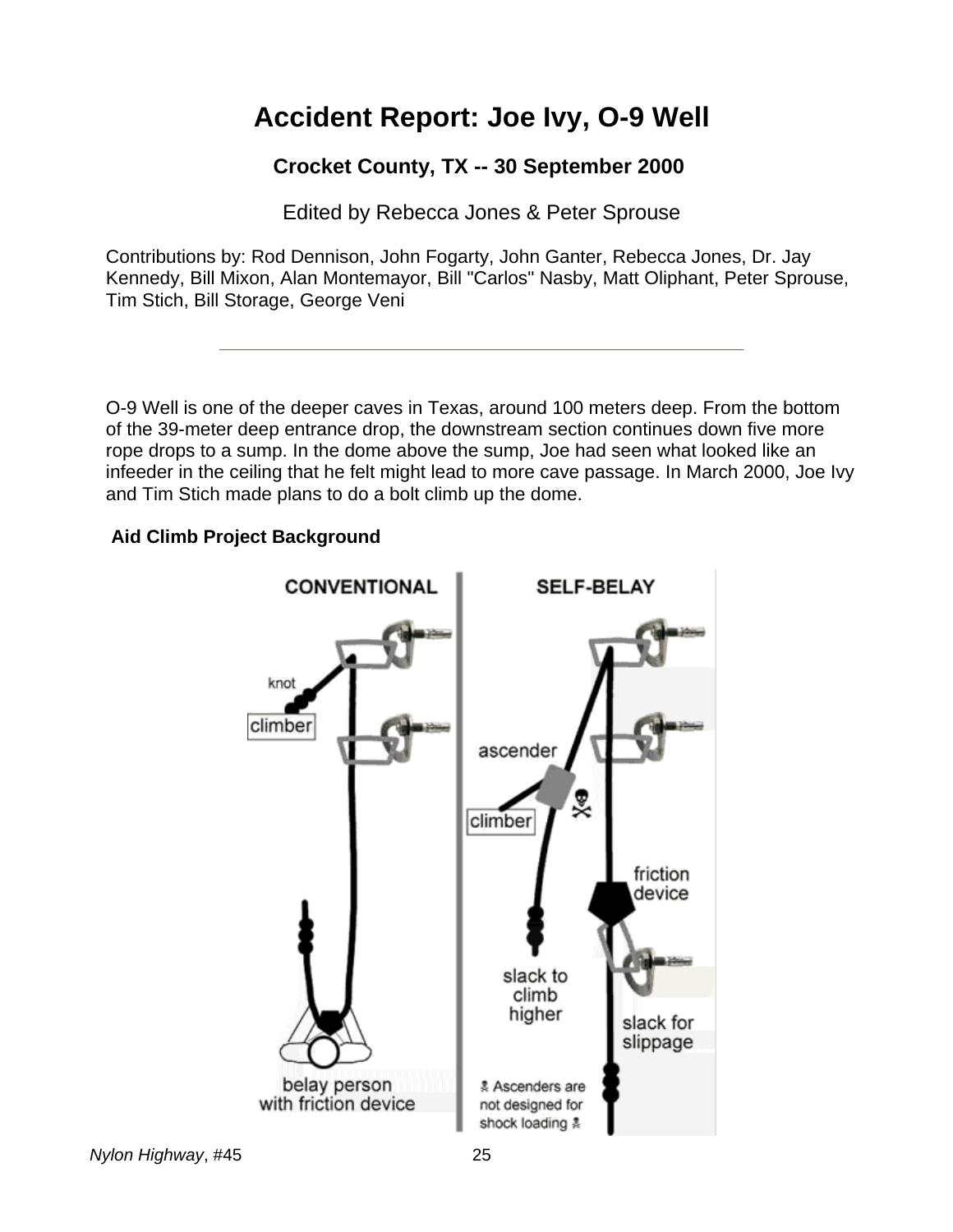To climb in O-9 Well, Joe and Tim used a cordless hammer drill and several types of protection in addition to expansion bolts. What was unique to this climb was the self-belay system. First, Joe drilled and set two bolts at the base of the climb, to which Joe attached a Kong Slyde. This shock absorbing mechanism is a small metal plate with holes drilled in it. Then the rope is threaded through the holes such a way that as to create friction. The purpose of the Slyde was to turn the 9mm static rope they were using into a dynamic system capable of absorbing the energy of a falling climber. Under normal static load this cord would not travel through the Slyde, but upon dynamic load it was set up to slip through the device and absorb energy.

As the bolt climber made upward progress, the rope connected to the Slyde went up through the protection carabiners and then down to the climber. The ascender (or in some cases two ascenders) of the lead climber was the attachment point to the lead rope. An ascender was used in order to conveniently adjust the length of the belay rope, something that in a normal belay system would be done by the belayer. On the first climbing trip Joe and Tim both took falls onto this rigging and it easily absorbed the energy of the fall. On average, the falls were around 4 meters including movement through the Slyde. Tim says that in the case of his fall there was around 7 meters of rope below the top piece, making his fall somewhat less than a factor 0.6. In both cases they were using a new piece of protection called a removable bolt (RB). These are reusable wired camming devices designed to be inserted into a drill hole, the use of which would reduce the number of bolts that they would have to place. These come in a variety of sizes. Joe and Tim used both 3/8 inch and 1/4 inch RBs on the first climb. Tim took a fall when a 1/4 inch RB pulled unexpectedly and Joe took a fall on a 3/8 inch piece, which he felt he had placed poorly. It was extremely difficult to avoid getting some water and mud on the RB before it was inserted. This may have adversely affected the performance of the protection. They decided to abandon using the 1/4 inch size RB and stay with the 3/8 inch ones.

# **The Day of the Accident**

Joe and Tim made a total of five trips to continue working on the climb over three weekends. On the last weekend (30 September), they had cleared a muddy section that had made progress on the second weekend unusually difficult. Thick, clinging mud made manipulating gear almost impossible. The final section to the very top of the bolt climb, which was about 50 meters off the floor, was relatively mud-free and on what appeared to be good rock. Joe took the first shift on the climb, as he usually set up the Slyde rigging at the belay point.

After making at least six meters of progress, Joe descended to the fixed line below him and rappelled to the base of the wall. He remarked that he was going to eat and get something to drink. From time to time during that day's climbing other cavers on the trip visited the bottom room. Some were still there when Joe descended the standing line. Tim got a wrench and some carabiners from Joe and also the adjustable one stirrup etriers, which Joe had designed himself. Tim preferred these to the standard multi-step ones Joe also had on hand. Tim climbed up to the anchor for the fixed line and then attached himself to the lead rope. The rope had been passed through a vertical line of 3/8 inch bolts to Joe's last protection, a bolt. (During this part of the climb they used three-inch wedge- and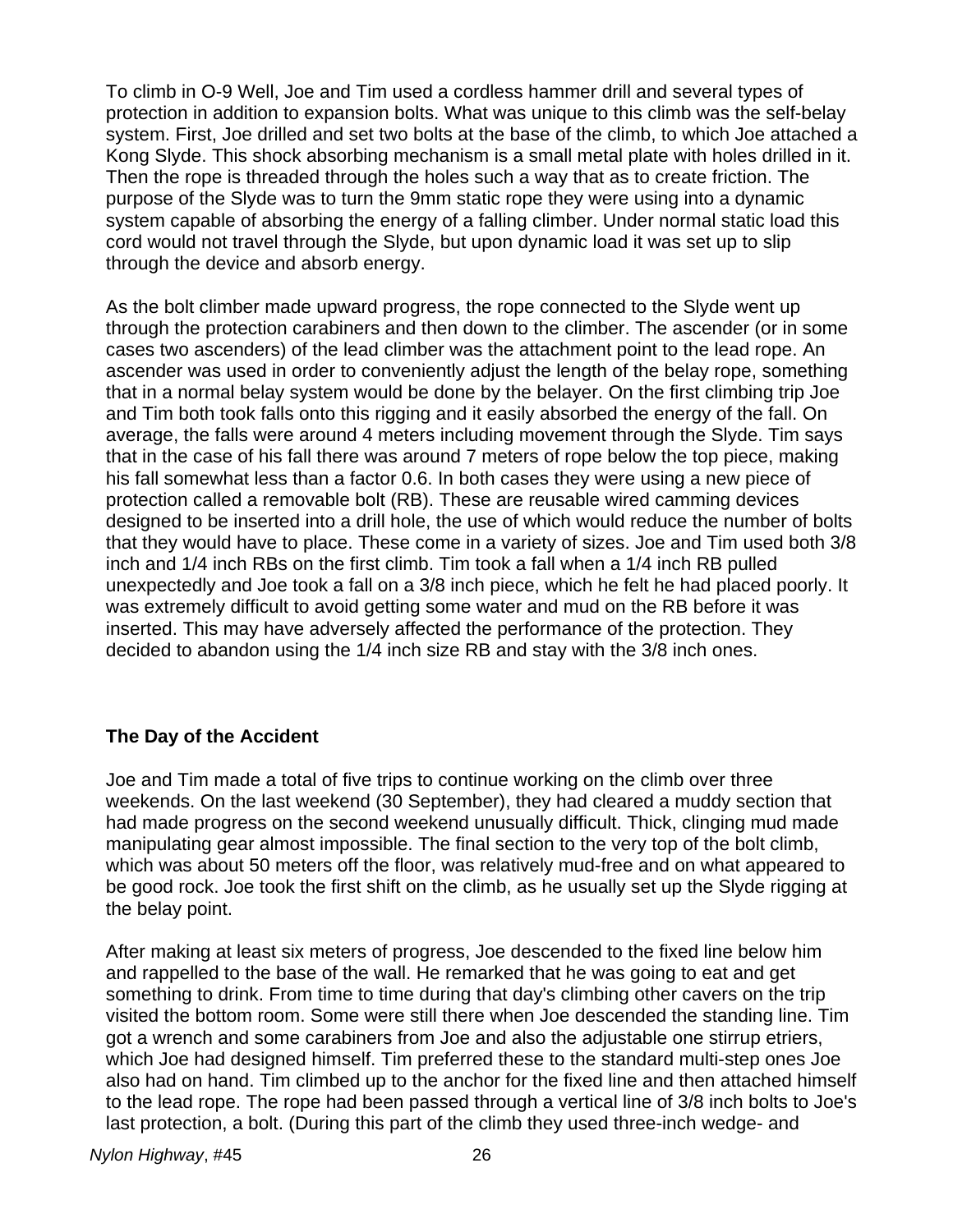sleeve-type bolts.) Tim switched his ascenders to the end of the rope that came down from the carabiner in Joe's last bolt and climbed to where the lead continued.

Along the way Tim cleaned carabiners and hangers from the protection Joe had placed, leaving the last two bolts. When he reached the top bolt, he transferred the hammer drill and bolt kit that were hanging on the bolt to his harness. From there, he continued the climb by the method they had established. This involved clipping his cow's tail into the bolt hanger of the topmost bolt. He then attached the etriers to the bolt carabiner which also contained the rope. This allowed him to then stand and attach a fifi hook to the bolt hanger. The fifi hook is a flat metal hook attached to his harness with a short piece of cord, allowing him to get as close to the bolt as possible.

From there, he adjusted the etriers to a position that allowed him the highest comfortable step from which to drill a new bolt hole higher up. After setting a new bolt, he then hung a carabiner from it. He put one etrier on this carabiner to use it to pull up on. This allowed him to thumb his chest ascender and get slack from the lead rope. Tim then stood up, clipped the rope into the higher carabiner and moved slack down through his two ascenders. Then he could remove his cow's tail and fifi and climb up to the new, higher bolt. This technique does create a loop of slack not normally seen in a standard belayed climb, where the belayer would be paying out slack as needed by the climber's ascent.

Joe performed these same actions while he climbed. However, earlier in the climbing project Tim had decided to use both of his ascenders on the belay rope, while Joe continued to use only the seat Croll to attach himself to the belay rope. Tim also had decided to use 3/8 inch expansion bolts exclusively. Although the 3/8 inch RBs appeared sound to him, he had enough expansion bolts with him to use for all of his placements. Joe continued to use the 3/8 inch RBs and had placed one on his first shift. At no time did they placed two RBs in a row, always placing a bolt above an RB.

When Tim finished his shift, he was within 4.5 meters of the top of the climb. A hole, two to three meters in diameter, could be seen at the summit of the climb. A low crawlway appeared to go off in one direction, although it was possible that it was merely a flat roof with a slightly hollowed out ceiling. He drilled two final bolts and tied a double figure 8 knot to make a standing line. At this point, it looked like the lead rope might not reach the top. In any case, Tim had run out of hangers and was exhausted. He decided to end his shift and let Joe finish the final pitch. At most, it would take four more placements. Tim left the two bolts at the top for Joe to climb up to. As he rappelled, he removed hangers and carabiners to give to Joe.

# **The Accident**

Joe had gotten rest, food, and water, and was in good spirits. Tim told him he had two bolts at the top of the lead rope and might need another rope. Joe coiled one and attached it to his harness. Joe ascended the rope and disappeared from view into the darkness of the upper dome. The other cavers sounded like they were again visiting the bottom room, and Tim heard some voices and saw flashes of headlamps. He could occasionally see the dim glow of Joe's LED array high above him. Then, Tim heard what sounded like a brief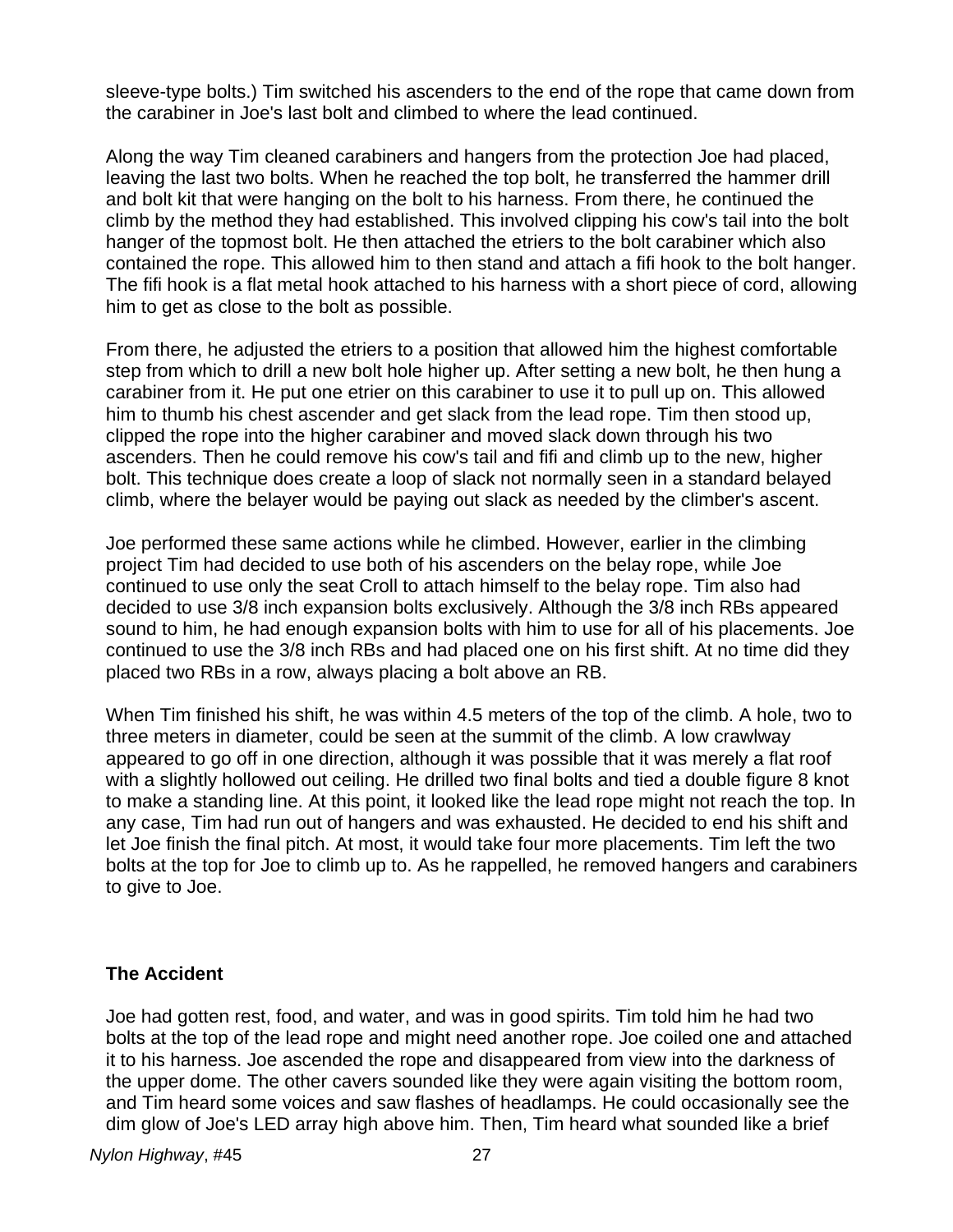exclamation from Joe and then a loud, resounding crash. Many times in the past, large chunks of mud and some rock had fallen on the climb, but this was much louder. Tim called up to Joe, but there was no response. More alarming still, Tim could no longer see any light above him. Tim decided that Joe must have had a mishap.

Tim shouted up to Joe several more times. One of the approaching cavers, Sarah Springer, heard the shouting and spoke out to Tim. He told her that he needed help. Sarah passed the word up and in seconds someone was making his way to the surface. At this point, Tim began to hear Joe moaning and trying to say something. Sarah continued descending into the room where Tim was. Tim quickly put on his ascending gear and climbed the standing line. Joe's moaning was coming from a point well below the lead, which frightened Tim. When he finally saw Joe, he could see that he was wedged within a slot above a muddy ramp they had discovered during their previous trips. Joe's legs were slightly raised, his helmet was missing (it was later found and put back on his head), and smears of blood were on the left wall. Joe continually complained of difficulty breathing. It appeared that Joe had fallen from 12 to 18 meters, hit a steep, sloping ledge on the left and then wedged into the slot above the muddy ramp. Tim climbed above the slot and then down climbed to Joe from behind.

Tim noticed that Joe was not attached to any rope. That was the first thing he decided to attend to, as it was very possible that Joe could slip down the ramp and off the wall. He made a quick overhand knot in the rope below him and attached Joe's harness to it. He then asked Joe about his injuries. Joe said, "Can't breathe. Left arm fucked." Tim tried to pull Joe through the slot, grasping his right arm. Joe yelled in pain, and Tim asked if that arm hurt as well. "Everything hurts. Do it anyway." With that, he pulled Joe and ordered him to kick if he could. He did, and he eventually came out of the slot and slid down onto the top of the muddy ramp. There is a very uneven ledge at the top of the ramp that is barely large enough to sit on. It is not possible to lie prone, but Tim reasoned that this was the best place to attend to Joe's injuries. The only other alternative was to pass him the three or so meters through the slot and immediately rappel to the bottom of the wall. Joe was loudly complaining that breathing was difficult, so Tim focused on that problem first.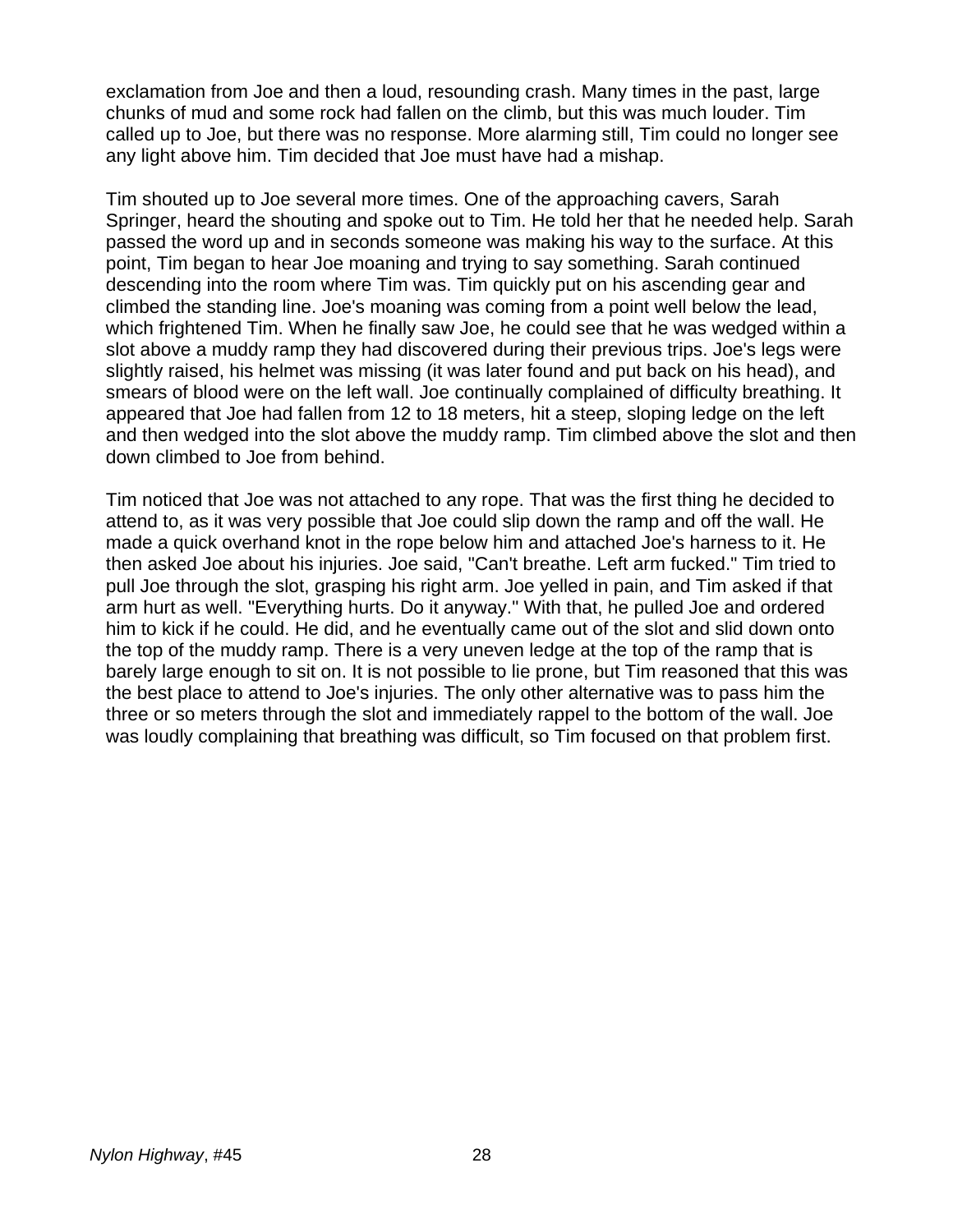

The primary reason Joe seemed to be having trouble breathing was that his seat harness had ridden up onto his chest. This was a butt-strap type of harness without leg loops. Normally this type of harness (similar to the Petzl Rapide) utilizes an additional strap that goes between the legs, around the butt strap, and comes back through the legs to fasten to a buckle on the harness. Joe had deleted this strap from his own harness when he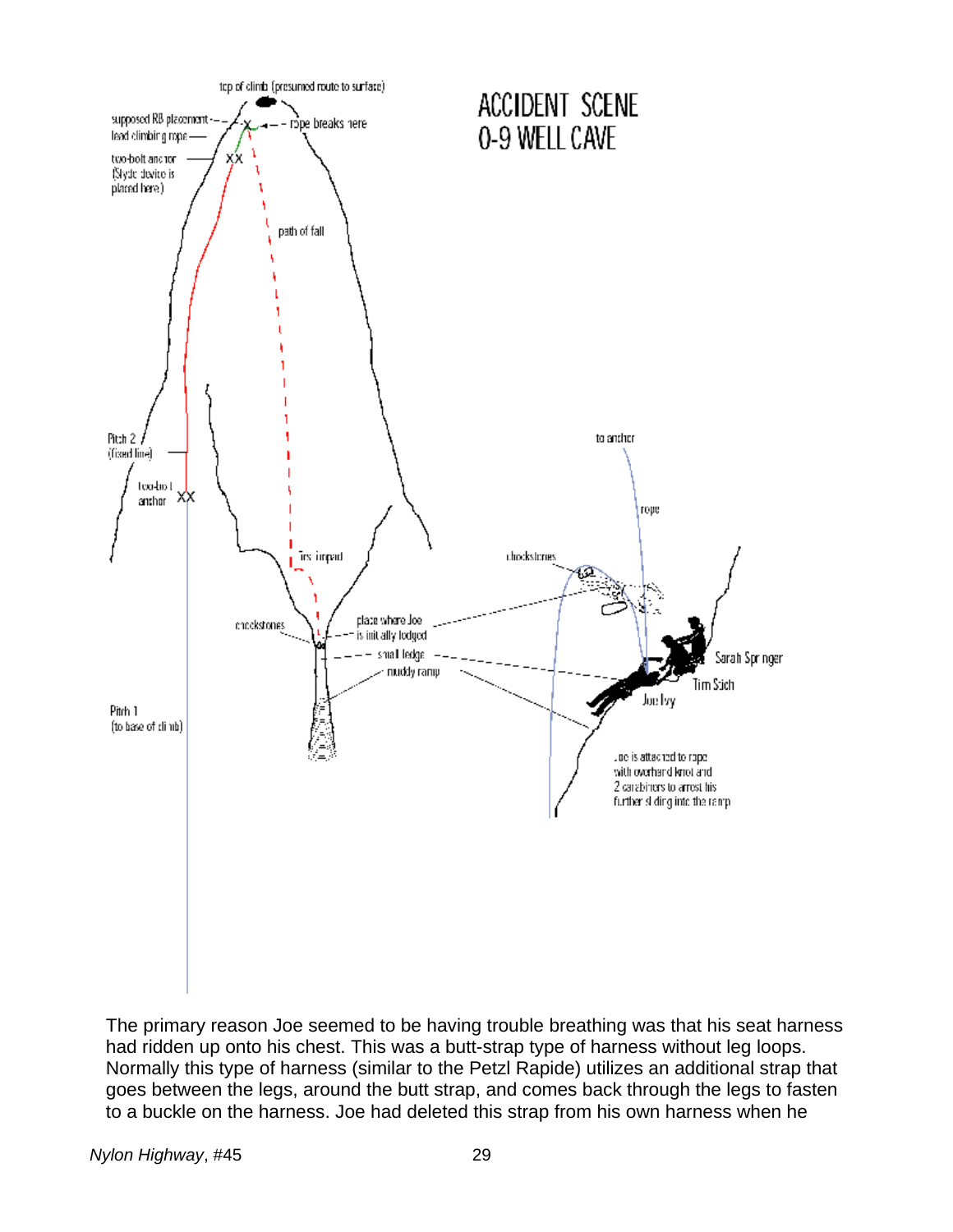made it.

Tim was wary of removing Joe's harness since Joe was in danger of falling of the ledge, but he needed to breathe. As it turned out, Tim could not have cut if off in any case as he couldn't find Joe's knife. Joe was still somewhat lodged in the lower recess of the slot, so the gear hanging from his harness, including the knife, was obscured. The angle of the ramp was too steep to allow him to pull Joe up onto the small ledge. Time was short, so Tim decided to get him off the wall altogether, but noticed that there was weight on the rope below him.

Even worse, from where he had down climbed the rope had rested on two rocks jammed into the top of the slot. These rocks were holding the weight of the climber on the rope. He repeatedly pleaded for the climber to get off of the rope, but she replied that she couldn't. Sarah was not familiar with the process of changing over to rappel while on rope. Tim then told her to just keep climbing up, as he reasoned that he couldn't describe how to do a changeover successfully. He then left Joe and climbed the three meters to get out of the slot. Once above, he could meet Sarah and let her change over to his part of the rope. This proved impossible, as the rope was deeply jammed within the chock stones and it kept Sarah from climbing to him. Instead, he pulled her through a wide part in the slot below the chock stones and Sarah eventually got onto the small ledge behind him.

Once there, he had Sarah attach herself to the rope above Joe with her cow's tail. By this time, Joe had lost consciousness but still seemed to be breathing sporadically. Sarah and Tim again tried to move Joe to the ledge so they could take his weight off of the harness and allow him to breathe, but Joe's body was covered with slick mud and the only place to grab him was his harness. Tim managed to stem the sides of the small ledge and pulled Joe up several times with his legs alone. This only worked for a time to relieve some weight from Joe's harness, but he would again slip down into a lower position in the slot.

Once again, Tim made preparations to get Joe off of the wall entirely instead of continuing the futile effort to get him onto the small ledge. The rope needed to be removed from the chockstones and passed through the back of the slot and down the ramp. He did that, and then rappelled below Joe and clipped him into his cow's tail with two carabiners. By now it seemed painfully obvious that Joe was not breathing. It would have been very difficult to administer CPR in Joe's awkward position, and so they didn't attempt it. Sarah is an EMT, and she confirmed that Joe had no pulse and was not breathing.

Regardless of Joe's condition, they were committed to getting him down at this point. Once on the ground, CPR could be given easily. Since the slot was very tight, it was difficult for Tim to see his micro rack, much less manipulate it effectively. He knew that he wanted it locked off when he took on Joe's full weight. He had to guide Joe down the muddy ramp, frequently pulling his legs out from under him and getting him unstuck.

Eventually, Joe slid out and onto Tim's cow's tail. Tim then rappelled with Joe to the base of the wall. The rack held both cavers' weight well, and the rappel felt safe. When Tim got to the bottom, he got Joe to a somewhat flat area and quickly looked for a knife to cut his harness off. Charley Savvas and Frank Delgado appeared at that moment and came to assist. Tim knew that Joe was probably dead, but said that he was trying to get his harness off and needed a knife. Charley produced one, and they moved Joe to a better spot and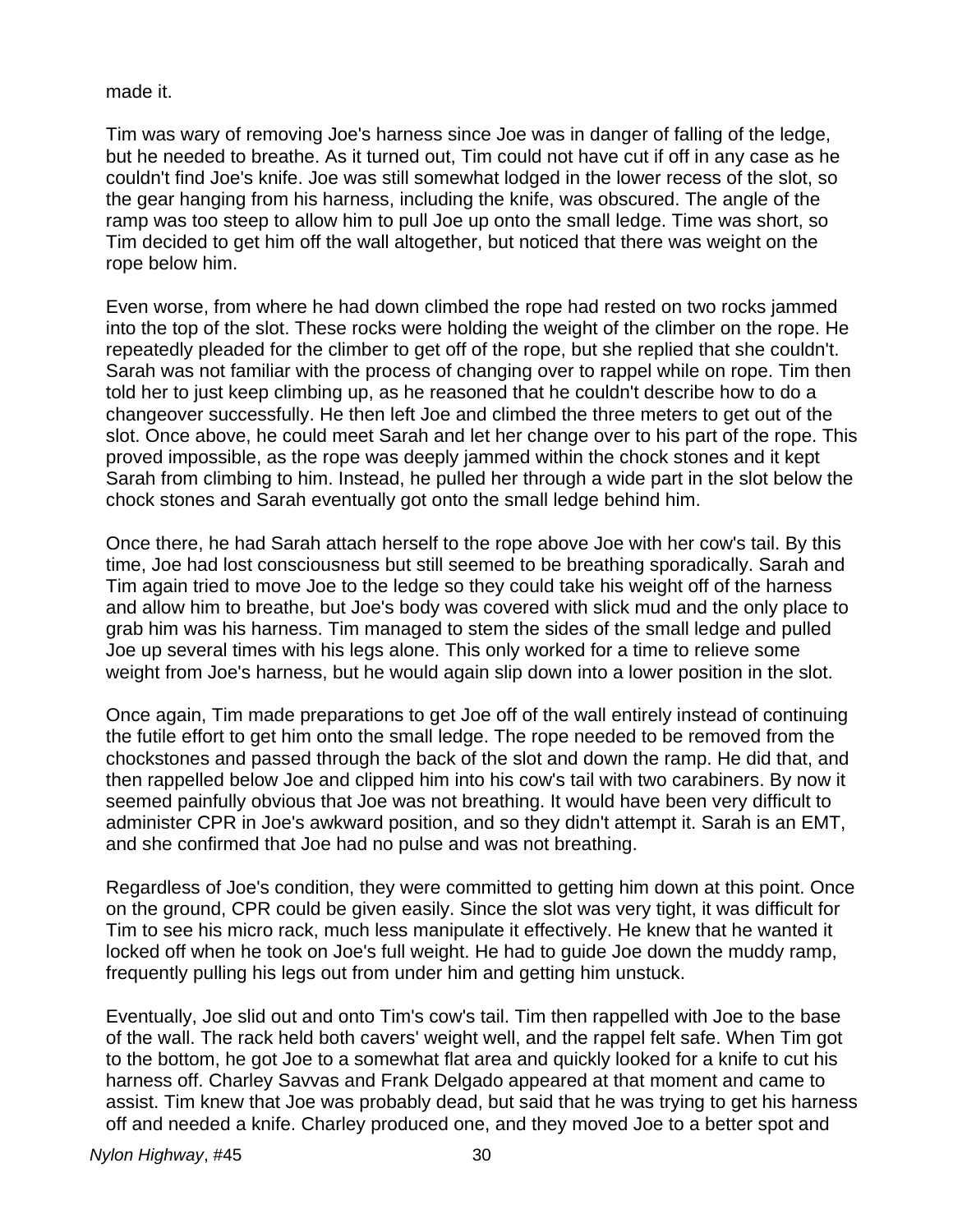cut off his harness and cow's tail. Frank, also an EMT, examined Joe and concluded that he was dead. CPR was briefly given, but it was too late to matter.

#### **The Recovery**

Other cavers arrived from the surface with a SKED litter and other rescue gear, and the body was packaged for hauling. Patrick Lynott directed the rigging of haul systems that were used not only on drops but also in the canal areas. They moved the body up four rope drops to the bottom of the second drop, then left the cave to get some rest at around 0300 on the morning of 1 October.

Calls for assistance had gone out to cavers in central Texas at around 2300 on 30 September, and cavers began arriving at the site before dawn the next day. Law enforcement authorities had been notified during the night, they had visited the site and closed the entrance with police tape to keep anyone from re-entering the cave until the Justice of the Peace arrived in the morning.

After clearance was received from the authorities, trained cave rescue personnel led by John Green, South Central Regional Coordinator of the National Cave Rescue Commission went in to finish the recovery just after 1200. Besides John, these were Tim Comer, James Davis, Rod Dennison, Tommy Gillis, and Monty Strange. Rebecca Jones and Patrick Lynott rigged the entrance pit. Joe's body reached the surface at 1610.



Peter Sprouse, and Kevin Stafford entered the equipment from the lead climb, and de-rig the cave. They found much of Joe's gear lying on the floor and in muddy pools.

While Kevin and Andy gathered gear, Peter took photos, and Carlos climbed up the bottom fixed line up the dome to have a look at the ledge area where Joe landed.

From Tim's description they knew this rope was tied to two bolts that had not been affected by the fall. The rope passed up a narrow crack to the steep, muddy slope. The rope went up over a rounded hump to the side, and was fixed to two bolts about eight meters above the mud ledge. From that point, a smaller diameter rope went straight up out of sight. The bottom end of

*Nylon Highway*, #45 31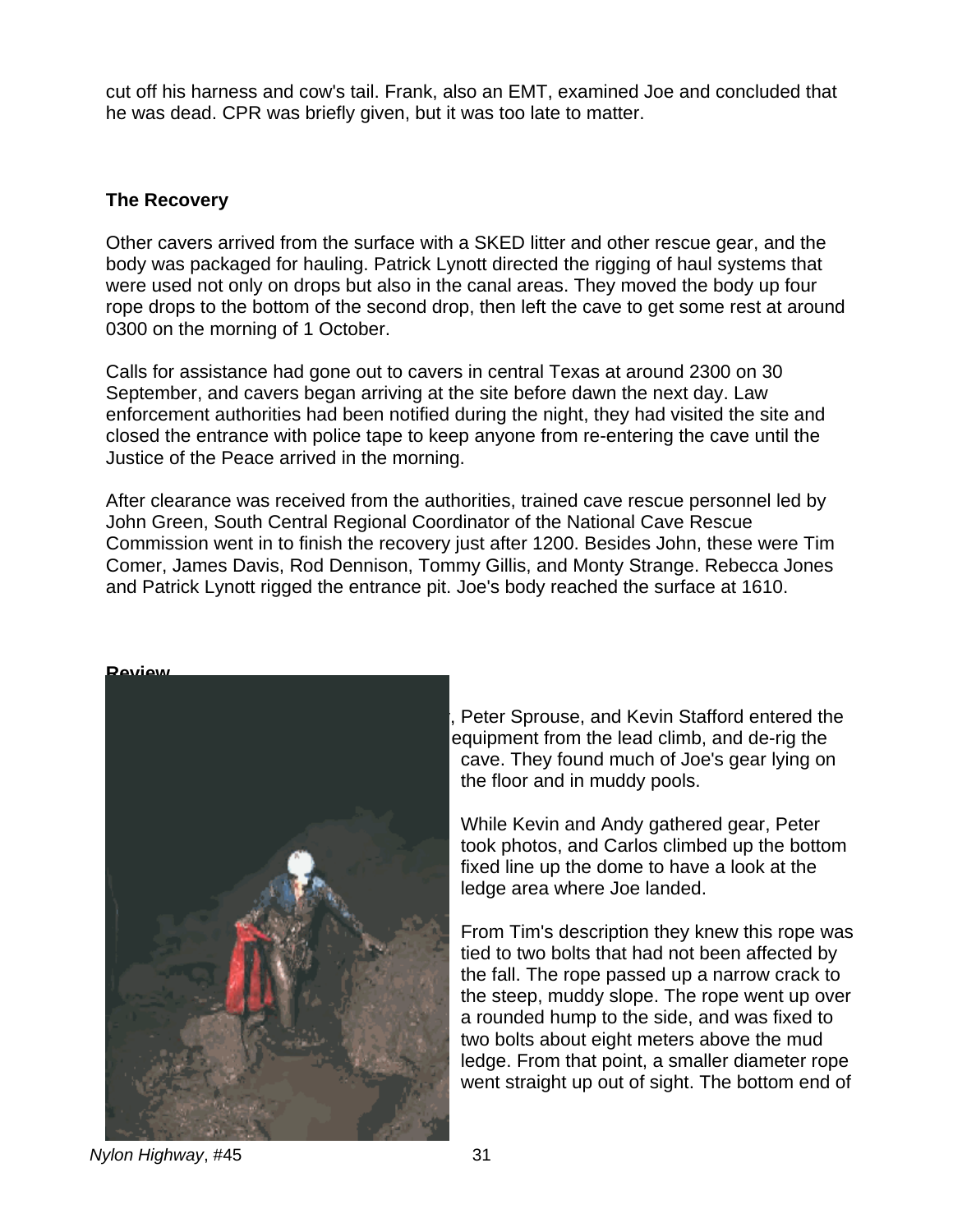it was tied to one of the two anchors, the top end was presumably attached to the two bolts that formed the belay point that Joe was using. The Slyde was not present at the bottom. Carlos tugged on it, and it felt solid, but at that time there wasn't any assurance that this rope would be safe to climb.



On 2 October, John Fogarty, John Green, Rebecca Jones, Missy Lynott, Patrick Lynott, Carlos Nasby, Charley Savvas, Jessica Snider, Peter Sprouse, Kevin Stafford, and Tim Stich met to analyze the gear that had been retrieved from the base of the climb.

# **Items Damaged in the Fall**

1. The frog chest loop was cut at the point where it went through the Croll.

2. The belay rope was cut in two, half of which was recovered, the other half is presumably at the top of the climb.

Unfortunately the Croll was not found. This seems to have been lost in the mud as his body was being prepared for removal. No one specifically remembers removing it when the gear was removed from the body, but the body was covered with heavy mud at the time. It would be useful to inspect the Croll for fall damage or rope fibers.

The cut lead rope was immediately seen as the cause of the fatality. The damaged area on the rope had 80 cm of core exposed, though due to stress on the core the actual length of this section of core prior to the damage may have been less. The core was puffy, bundles separated, and there were lumps where it had melted. The sheath was shoved down the core and had noticeable compression for 90 cm. It is assumed that the Croll cut the rope under a catastrophic load.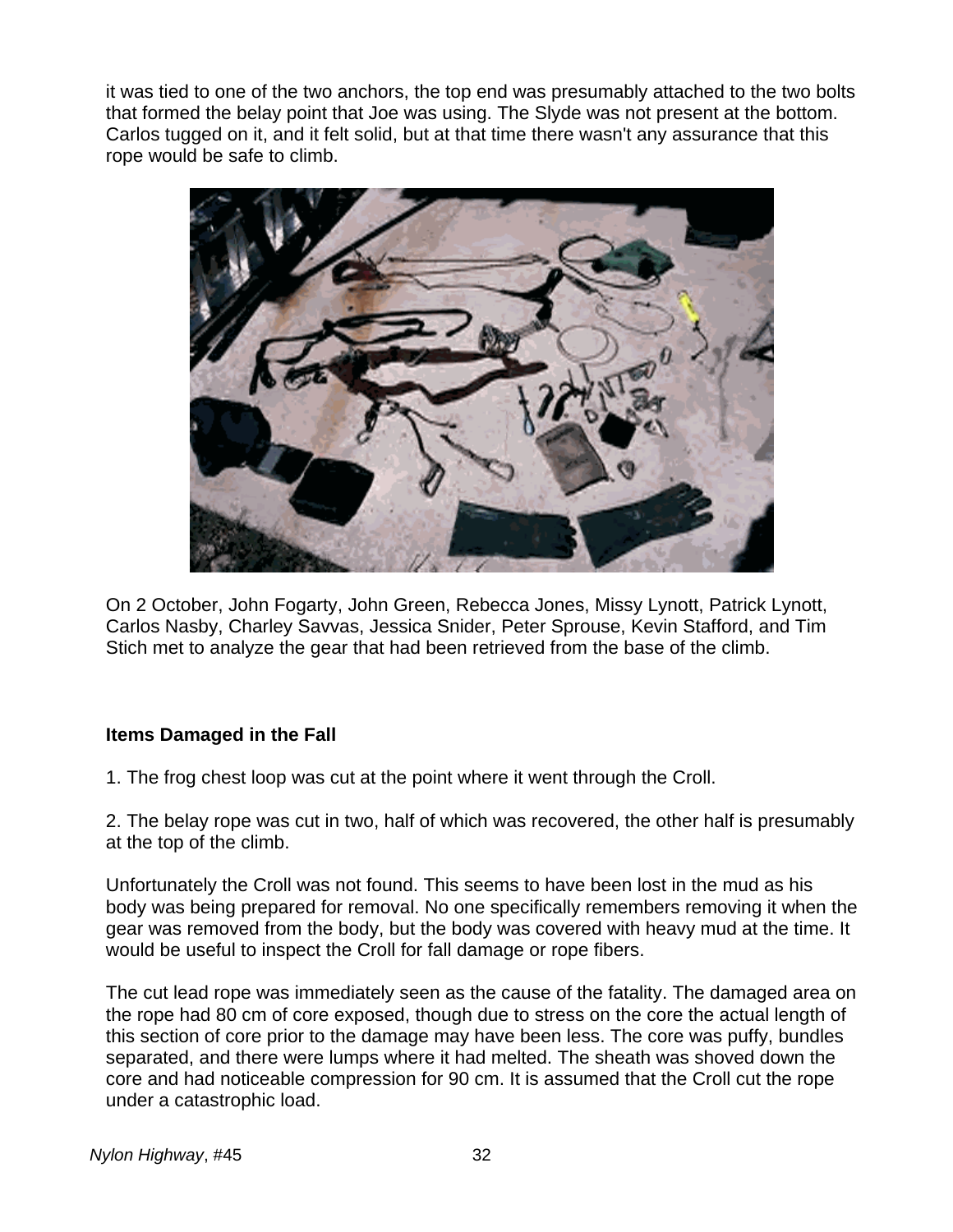#### **Gear Selection and the Belay System**

Joe always looked for ways to improve caving techniques, and for this climb had developed a direct aid self-belay technique. In Joe's experience, more than one of his belayers on dome leads had fallen asleep or dropped him a long way during the many hours a climb typically takes. The climb in O-9 Well would have been especially dangerous to belay. The route corkscrews, making communication from top to bottom nearly impossible, and large chunks of mud were continuously knocked down to clean the wall for the drill. Self-belayed aid climbs are more common in outdoor rock climbing than caving.

One of components that Joe decided to use was the shock absorbing Kong Slyde. This device had worked in previous falls in the dome, however the performance of friction devices of this type is unpredictable due to variables such as water or mud on the rope, orientation of the device at the time of loading, and friction added by pieces of protection and rock rub above the belay.

Joe also used a seat harness that did not employ individual leg loops, but rather was made up of two sewn webbing bands: a waist belt and a butt strap. Joe had used this harness, without the crotch strap to hold the butt strap in place, without incident in many minor falls. With the severe shock load, the butt strap came out of position and the entire harness rode up around his chest. This could also have had serious consequences had the rope not broken and left him hanging.

#### **Possible Scenarios**

Joe climbed the second standing line and moved the self-belay setup to the highest twobolt anchor. In the 30-45 minutes between the beginning of his ascent and his fall, he would have been able to drill and set a maximum of two pieces of pro. At the time of the accident, Joe's hammer was on his seat harness in the carabiner that held it, and his hammer drill was in its pack, which Joe used like a holster to keep mud off of it.

Joe was alone when he fell, and no one knows exactly what he was doing at that moment. This scenario is speculative, based on the evidence currently available. If and when it is possible to inspect the actual fall site, a more accurate account may be possible.

It is believed that Joe set one piece, probably a 3/8 inch RB. Joe had set the RBs in between bolts on the previous pitch, so it is likely that he continued the practice. Following the steps, he would have put a carabiner with etriers on the RB, and stood up to pass a loop of slack from the lead rope into the carabiner. He would have ascended to the RB, put his fifi hook into it, and then readjusted and stood in the etriers. He may have drilled a second hole, put a bolt in with a hanger and carabiner, and again thumbed his Croll to get slack in the rope.

At some point during this process, the RB that Joe was hanging on pulled out, and he fell with very little rope out. This would result in a short fall that approached fall factor of 2.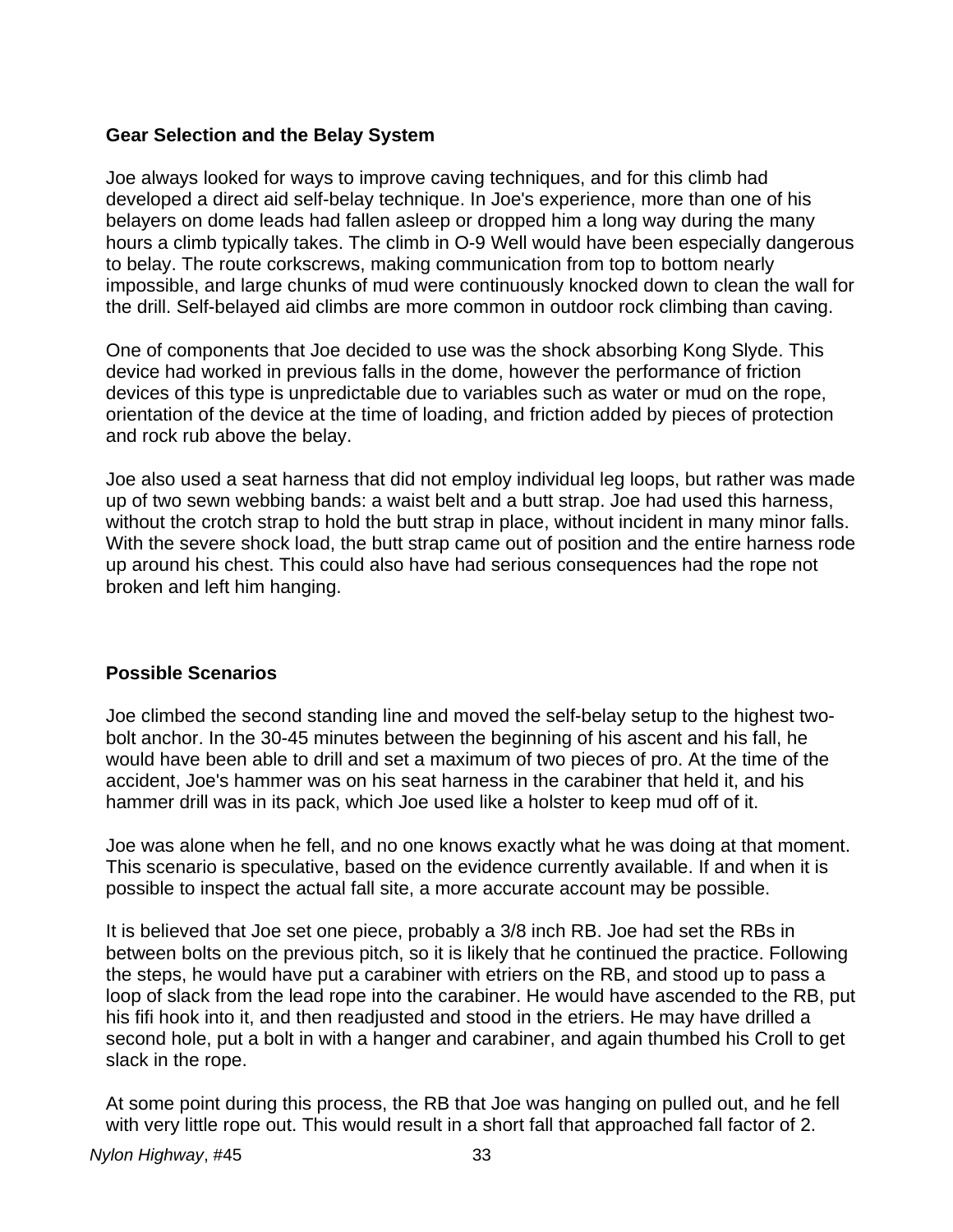As Joe reached the end of his rope and began to decelerate, the first thing to fail was the chest harness, which cut at its attachment point to the Croll. (The chest harness in the Frog system is not a life support component by design.) Joe's hips then slipped through his seat harness, which rode all the way up to his chest. There is no way of knowing how much cord, if any, traveled through the Slyde, since the rigging at the top has not been inspected. The few meters of damp 9mm static rope may have stretched as much as 10%. However, not enough energy was dissipated in these events, so the remaining force caused the cam on the Croll to cut the lead rope. Joe then fell free for 12 to 18 meters.

#### **Fatal Flaws in this Belay System**

*- The main problem with the belay system was connecting the climber to the rope with an ascender.* Ascenders are designed for ascending, not belaying. Petzl's loading figures indicate that the Croll will cut a 9mm static rope at 4kN (a moderate fall).

Although Joe was aware of this data, he did not believe the failure mode of the Croll with the rope diameter he selected would be the complete cutting of the rope. Joe had expressed to Tim that he believed that the rope sheath would be ripped and bunched while the Croll slid down core. Joe had several experiences where a Petzl ascender had cut a sheath in this manner, most dramatically when shock-loading an 8:1 haul system. The core was puffy and separated, but held. In this case, the load was removed after the sheath failed. The force in a fall will continue until expended in other ways.

*- Using a static rope for a leader belay, where high fall factors are by definition expected, is dangerous,* even with the addition of energy absorbing devices. The lead rope Joe and Tim used was 9mm static line. In standard lead climbing practice, the stretch in dynamic rope absorbs most of the force of a fall. The Slyde, whether because of its inherent functional limits or because of the method of application, was not able to absorb sufficient energy. The choice of static rope comprises one of the miscalculations made in the design of this belay system.

Factor 2 falls put tremendous strain on equipment and climber, and should be avoided if possible. In lead climbing, the beginning of the pitch can be the most dangerous because the potential of a factor 2 fall is greatest. When beginning a dynamic climb, it is essential to put in the first pieces soon, and make them bombproof. Although counterintuitive at first glance, short falls can in fact be the most dangerous. [In rigging fixed ropes for caving, where there is no energy-absorbing mechanism, it is essential to design and rig anchors to minimize potential fall factors.]

Testing conducted by Petzl shows that a factor 2 fall on dynamic rope will generate a force of 9 kilonewtons (kN), assuming a typical climber weight of 80 kilograms. [A kN is the force which gives to a mass of 1000 kilograms an acceleration of 1 meter per second squared.] Joe weighed more than 110 kg with his gear, which would increase that load to 13 kN. A paper by Bill Storage and John Ganter suggests that these forces may be MORE than doubled by the use of static rope, bringing the impact force to greater than 26kN.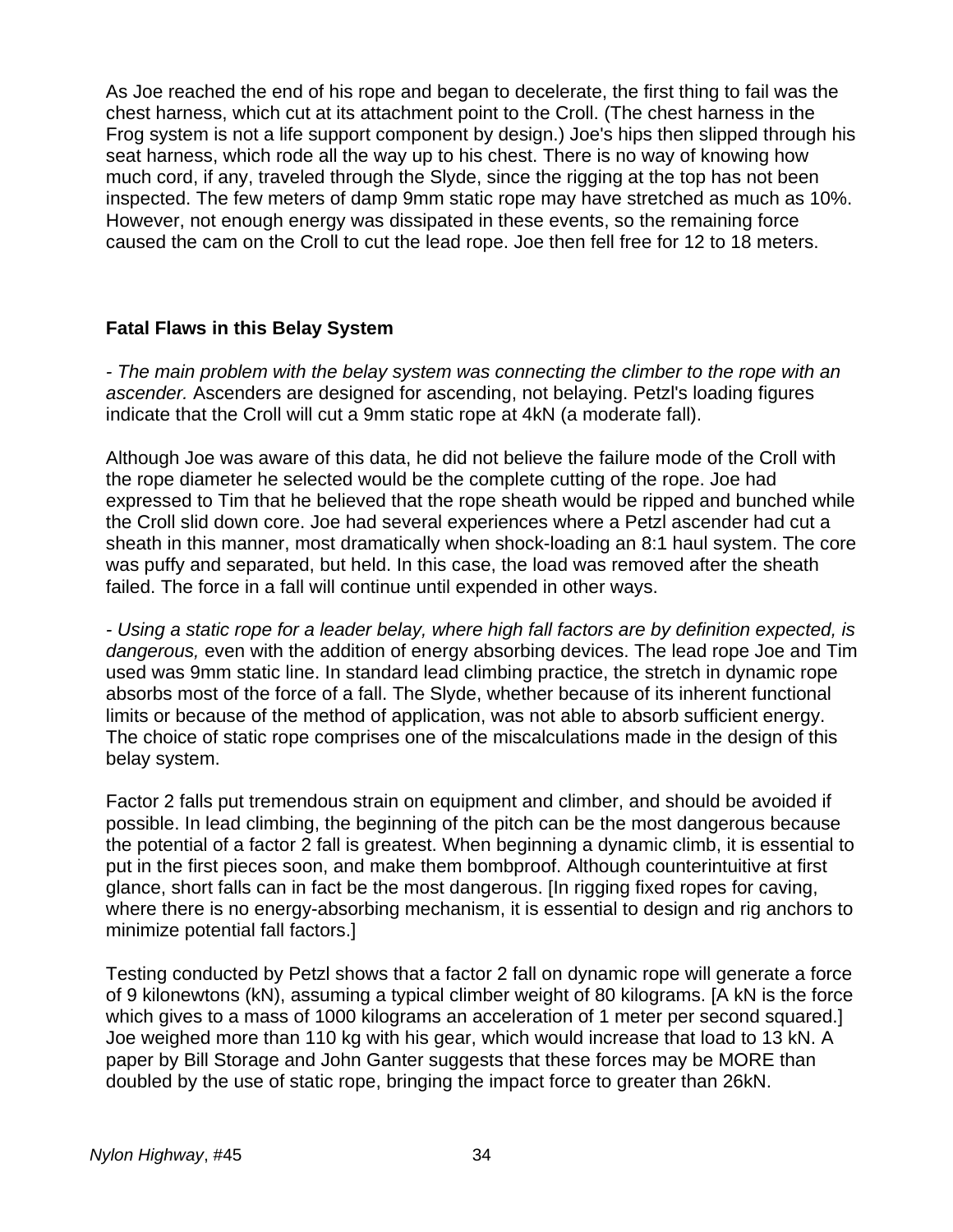#### **Performance of RBs in Caving Conditions**

The problem with placing RBs during this dome climb was that they performed erratically in the cave. It was nearly impossible to keep them clean before inserting them in the drill holes. Muddy hands, random patches on clothing, and the mud and water covering the cave wall made contamination almost assured. The hardness of the limestone varied, as is common in caves, and the integrity of the rock effects how well an RB will hold. Wallowing out the hole with the drill also negatively effects RB performance. RBs were, however, quick to place and did hold in many cases without trouble. One 3/8 inch RB placed in an overhang caught Tim's fall, which attests to the device's potential performance. Overall, the small time and weight savings in using RBs is questionable, given their unreliability in cave rock. It takes only a few more minutes to install a bolt.

Joe and Tim used Climb Tech Removable Bolts and they each fell when these pulled out. In every fall, they had the benefit of several pieces of protection prior to the RB placement, thereby reducing the fall factor. Tim found the fall he took to be fairly soft, he was able to immediately continue bolting and was not unduly shaken by the experience. Joe was similarly unconcerned about the force of his own two falls and did not see a need to redesign his belay system to handle more energy. Both Joe and Tim stopped using the 1/4 inch variety after the first trip, and by the last trip, Tim had quit using RBs altogether, though he blamed their failure on mud and water contamination of the holes. - *Through their experiences of falling, they became wary of the performance of the RBs, but developed more trust in the belay system.*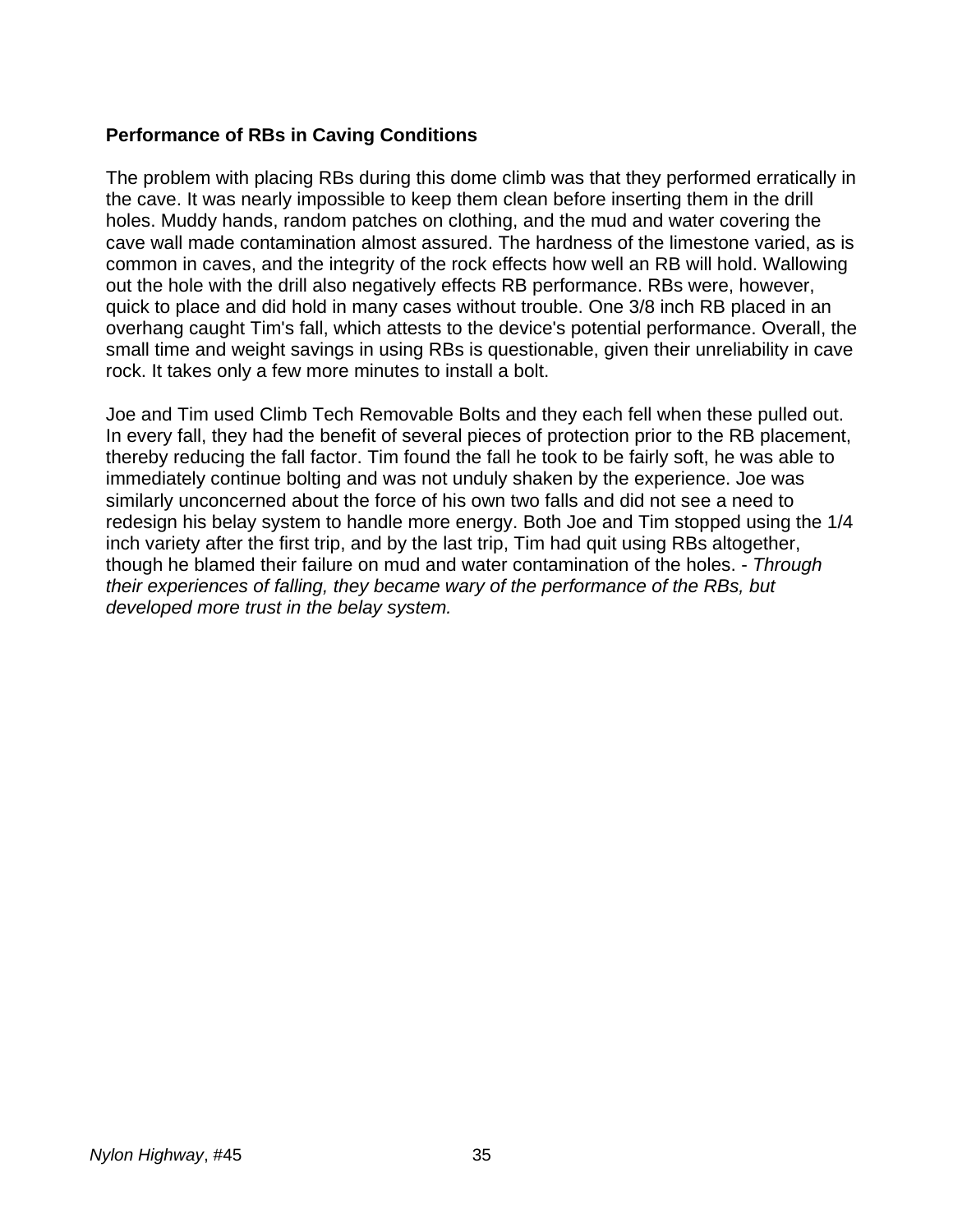

# **Lessons Learned**

A mechanical ascender should never be used as a primary part of a belaying system, no matter how many subsequent devices are added to absorb the energy of falls.

Static rope is unacceptable in a belay system. Dynamic rope of 10mm or larger diameter should always be used for belaying leader climbs.

Removable bolts, if used at all in caves, should be used with extreme caution, as they perform poorly under wet and muddy conditions.